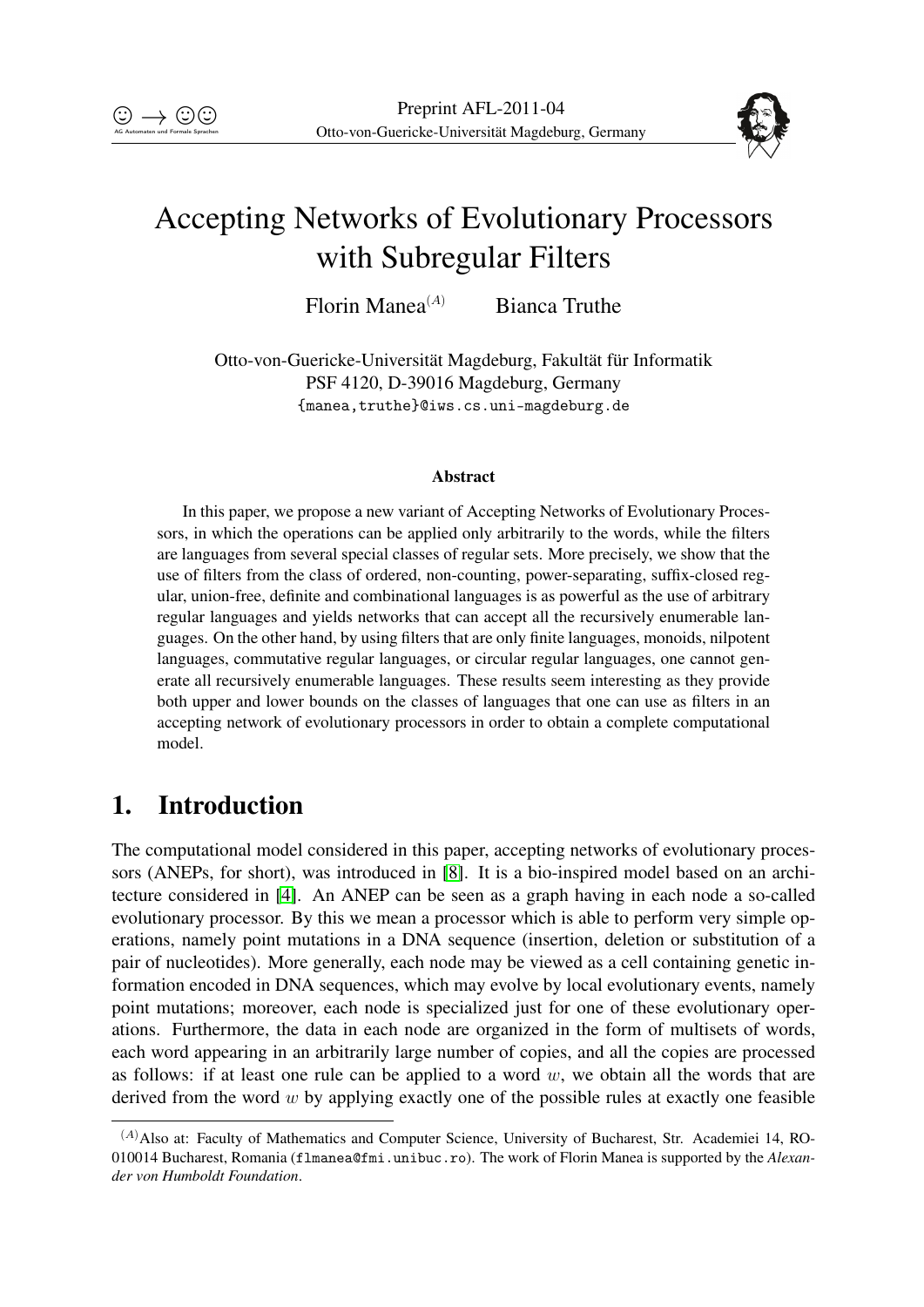position in the word w. The computation of an ANEP is conducted as follows. Initially, only one special node, the input node, contain a certain word, the input word. Further, the words are processed in alternative evolutionary and communication steps. In an evolutionary step, the words found in each node are rewritten according to the rules of that node. In a communication step, the words of a node are communicated to the other nodes, as permitted by some filtering condition associated with both the sending and the receveing node. The language accepted by an ANEP consists of all the input words for which we reach, during the computation, a situation in which another special node, the output node, contains at least one string. Results on ANEPs, seen as formal languages accepting devices, were surveyed recently in [\[7\]](#page-19-2). However, it is worth noting that in the initial paper [\[8\]](#page-19-0), as well as subsequent papers [\[5,](#page-19-3) [6\]](#page-19-4), it was shown that such networks are computationally complete, i. e., they are able to accept all recursively enumerable languages, given that the filters that restrict the communication are from a special class of regular languages (inspired by the usage of random-context conditions defined by the a set of permitting contexts and one of forbidding contexts).

In this paper we are interested in analyzing the computational power of ANEPs in which the filters are languages from other subclasses of regular languages (depicted in Figure [1,](#page-3-0) see also [\[10\]](#page-19-5)). The results we obtain show that, when the filters are ordered, non-counting, power-separating, suffix-closed regular, union-free, definite and combinational languages, we obtain classes of ANEPs that can accept all the recursively enumerable languages. On the other hand, when we restrict to the usage of filters that are only finite languages, nilpotent languages, monoids, commutative or circular regular languages, we cannot accept all recursively enumerable languages. We also show that some of the classes of languages accepted by ANEPs with different types of filters are incomparable. Finally, a non-trivial hierarchy of classes of languages accepted by ANEPs with such filters is obtained (shown in Figure [2\)](#page-18-0). A similar research was carried out for generating networks of evolutionary processors (see [\[1,](#page-19-6) [2\]](#page-19-7)), but the obtained results were quite different (and the techniques that were used to show them could not be directly used in the case of ANEPs).

### 2. Basic Definitions

We assume that the reader is familiar with the basic concepts of formal language theory (see e. g. [\[9\]](#page-19-8)). We here only recall some notations used in the paper.

The set of the natural numbers is denoted by  $\mathbb N$ . By  $V^*$  we denote the set of all words (strings) over an alphabet V (including the empty word  $\lambda$ ). The length of a word w is denoted by |w|. By  $V^+$  and  $V^k$  for some natural number k we denote the set of all non-empty words and the set of all words with length k, respectively. Let  $V_k$  be the set of all words over V with a length of at most k, i.e.,  $V_k = \bigcup_{i=0}^k V^i$ . We denote by  $\perp \!\!\! \perp$  the shuffle operation on words; formally, the shuffle of words  $u, v \in V^*$  is a set of words denoted by  $u \perp v$  and defined recursively as

$$
x \perp \!\!\!\perp \lambda = \lambda \perp \!\!\!\perp x = \{x\}, x \in V^*, \text{ and}
$$
  

$$
ax \perp \!\!\!\perp by = \{a\}(x \perp \!\!\!\perp by) \cup \{b\}(ax \perp \!\!\!\perp y), a, b \in V, x, y \in V^*.
$$

By *FIN*, *REG*, and *RE* we denote the classes of the finite, regular, and recursively enumerable languages, respectively.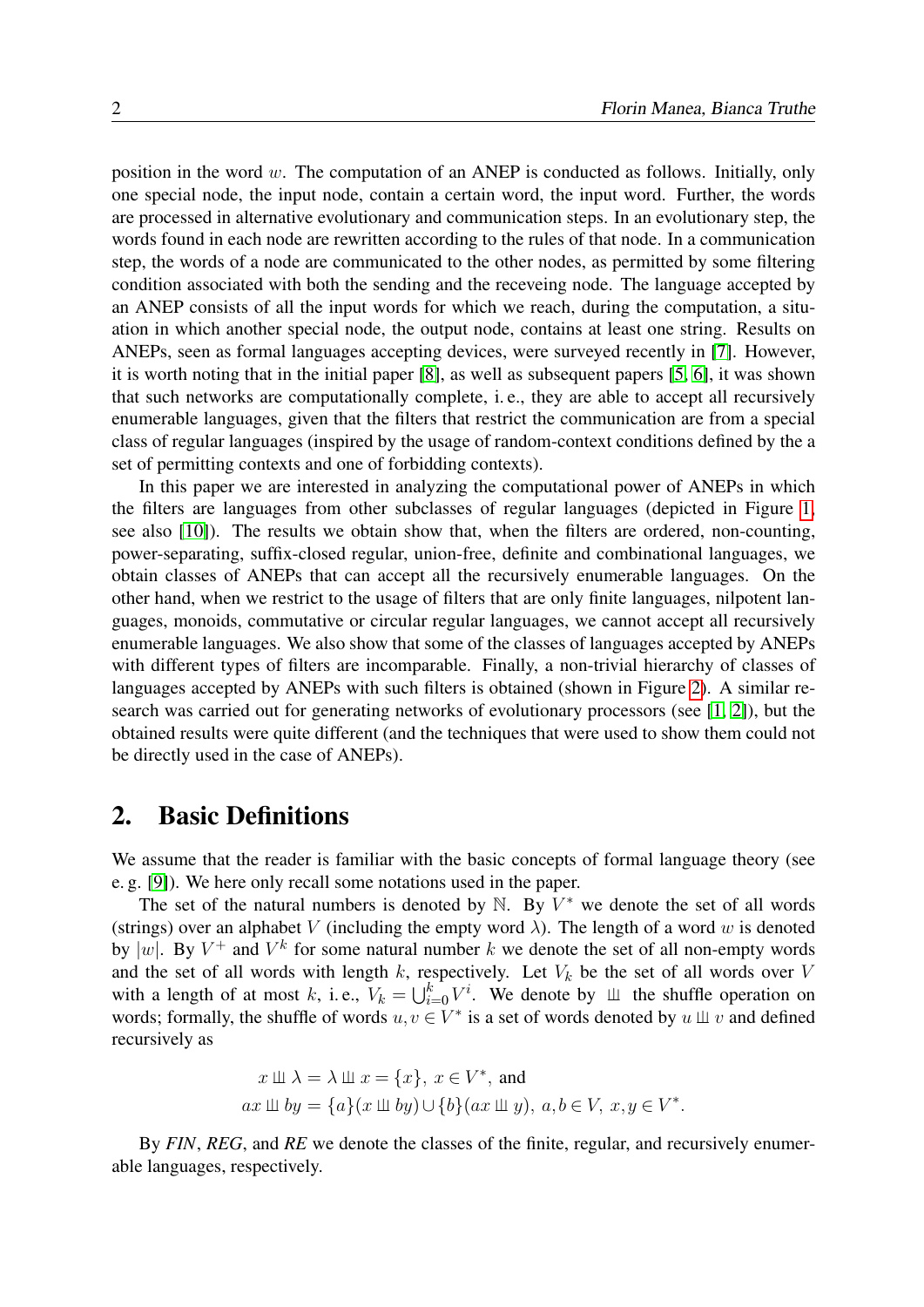A phrase structure grammar is specified as a quadruple  $G = (N, T, P, S)$  where N is a set of non-terminals, T is a set of terminals, P is a finite set of rules which are written as  $\alpha \to \beta$  with  $\alpha \in (N \cup T)^* \setminus T^*$  and  $\beta \in (N \cup T)^*$ , and  $S \in N$  is the axiom. It is known that any recursively enumerable language can be generated by a phrase structure grammar in *Kuroda normal form*, i. e., by a grammar where all rules have one of the following forms:

$$
AB \to CD
$$
,  $A \to CD$ ,  $A \to x$  where  $A, B, C, D \in N$ ,  $x \in N \cup T \cup \{\lambda\}$ .

For a language  $L$  over an alphabet  $V$ , we set

$$
Comm(L) = \{a_{i_1} \dots a_{i_n} \mid a_1 \dots a_n \in L, n \ge 1, \{i_1, \dots, i_n\} = \{1, \dots, n\}\},
$$
  
\n
$$
Circ(L) = \{vu \mid uv \in L, u, v \in V^*\},
$$
  
\n
$$
Suf(L) = \{v \mid uv \in L, u, v \in V^*\}.
$$

We consider the following restrictions for regular languages. Let L be a language and  $V = a lph(L)$  the minimal alphabet of L. We say that L is

- *combinational* iff it can be represented in the form  $L = V^*A$  for some subset  $A \subseteq V$ ,
- *definite* iff it can be represented in the form  $L = A \cup V^*B$  where A and B are finite subsets of  $V^*$ ,
- *nilpotent* iff L is finite or  $V^* \setminus L$  is finite,
- *commutative* if  $L = Comm(L)$ ,
- *circular* iff  $L = Circ(L)$ ,
- *suffix-closed* (or *fully initial* or *multiple-entry* language) iff  $xy \in L$  for some  $x, y \in V^*$ implies  $y \in L$  (or equivalently,  $\mathcal{S}uf(L) = L$ ),
- *non-counting* (or star-free) iff there is an integer  $k \ge 1$  such that, for any  $x, y, z \in V^*$ ,  $xy^kz \in L$  if and only if  $xy^{k+1}z \in L$ ,
- *power-separating* iff for any  $x \in V^*$  there is a natural number  $m \ge 1$  such that either  $J_x^m \cap L = \emptyset$  or  $J_x^m \subseteq L$  where  $J_x^m = \{x^n \mid n \ge m\},$
- *ordered* iff L is accepted by some finite automaton  $A = (Z, V, \delta, z_0, F)$  where  $(Z, \preceq)$  is a totally ordered set and, for any  $a \in V$ ,  $z \preceq z'$  implies  $\delta(z, a) \preceq \delta(z', a)$ ,
- *union-free* iff L can be described by a regular expression which is only built by product and star.

It is obvious that combinational, definite, nilpotent, ordered and union-free languages are regular, whereas non-regular languages of the other types mentioned above exist.

By *COMB*, *DEF*, *NIL*, *COMM*, *CIRC*, *SUF*, *NC*, *PS*, *ORD*, and *UF* we denote the classes of all combinational, definite, nilpotent, regular commutative, regular circular, regular suffixclosed, regular non-counting, regular power-separating, ordered, and union-free languages, respectively. Moreover, we add the class  $MON$  of all languages of the form  $V^*$ , where V is an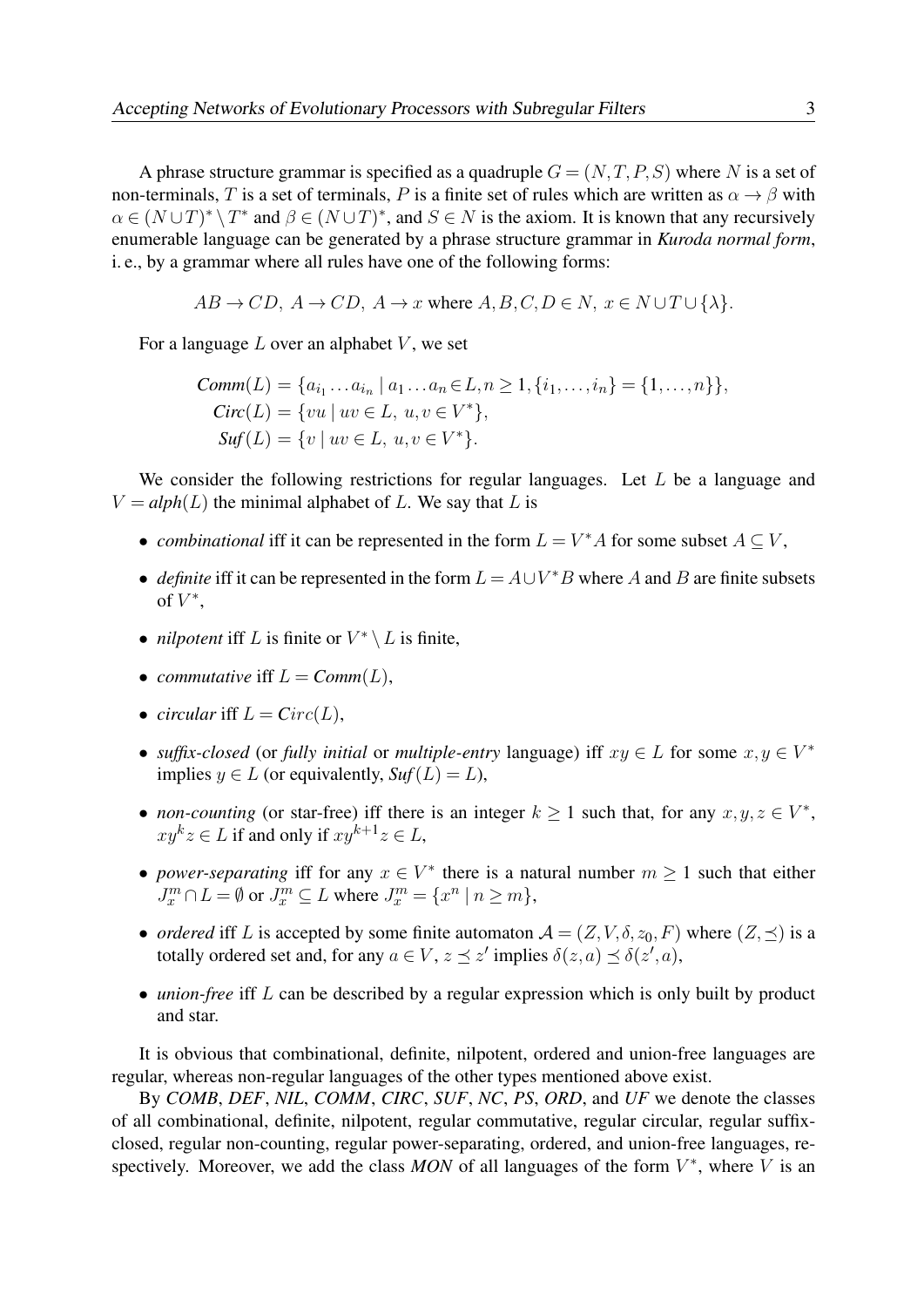alphabet (languages of *MON* are target sets of monoids; we call them monoidal languages). We set  $G = \{FIN, MON, COMB, DEF, NIL, COMM, CIRC, SUF, NC, PS, ORD, UF\}$ . The relations between these classes of languages are investigated, e. g., in [\[3\]](#page-19-9) and [\[10\]](#page-19-5), and their set-theoretic relations are given in Figure [1.](#page-3-0)



<span id="page-3-0"></span>Figure 1: Hierarchy of subregular languages (an arrow from X to Y denotes  $X \subset Y$ , and if two classes are not connected by a directed path then they are incomparable)

We call a rule  $\alpha \rightarrow \beta$  a

- substitution if  $|\alpha| = |\beta| = 1$ ,
- deletion if  $|\alpha| = 1$  and  $\beta = \lambda$ .
- insertion if  $\alpha = \lambda$  and  $|\beta| = 1$ .

The rules are applied like context-free rewriting rules. We say that a word  $v$  derives a word  $w$ , written as  $v \Longrightarrow w$ , if there are words x, y and a rule  $\alpha \to \beta$  such that  $v = x\alpha y$  and  $w = x\beta y$ . If the rule p applied is important, we write  $v \Longrightarrow_{p} w$ .

Further, we define the accepting networks of evolutionary processors (ANEPs for short).

#### Definition 2.1 *Let* X *be a subclass of regular languages.*

(i) *An accepting network of evolutionary processors (of size* n*) with filters from* X *is a tuple*

$$
\mathcal{N} = (V, U, N_1, N_2, \dots, N_n, E, N_{n_i}, N_{n_o})
$$

*where*

- V *is a finite alphabet, called the input alphabet of the network,*
- U *is a finite alphabet, called the working alphabet of the network,*
- for  $1 \le i \le n$ , the evolutionary processor  $N_i = (M_i, I_i, O_i)$  is defined by
	- $M_i$  is a set of rules of a certain type (substitution, deletion or insertion):  $M_i \subseteq \{a \rightarrow b \mid a, b \in U\}$  *or*  $M_i \subseteq \{a \rightarrow \lambda \mid a \in U\}$  *or*  $M_i \subseteq \{\lambda \rightarrow b \mid b \in U\}$ *,*
	- $I_i$  and  $O_i$  are languages from X, included in  $U^*$ ;  $I_i$  is called the input filter of the processor, and  $O_i$  is called the output filter of the processor,
- *E* is a subset of  $\{N_1, N_2, \ldots, N_n\} \times \{N_1, N_2, \ldots, N_n\}$ , denoting the edges that con*nect the processors of the network, and*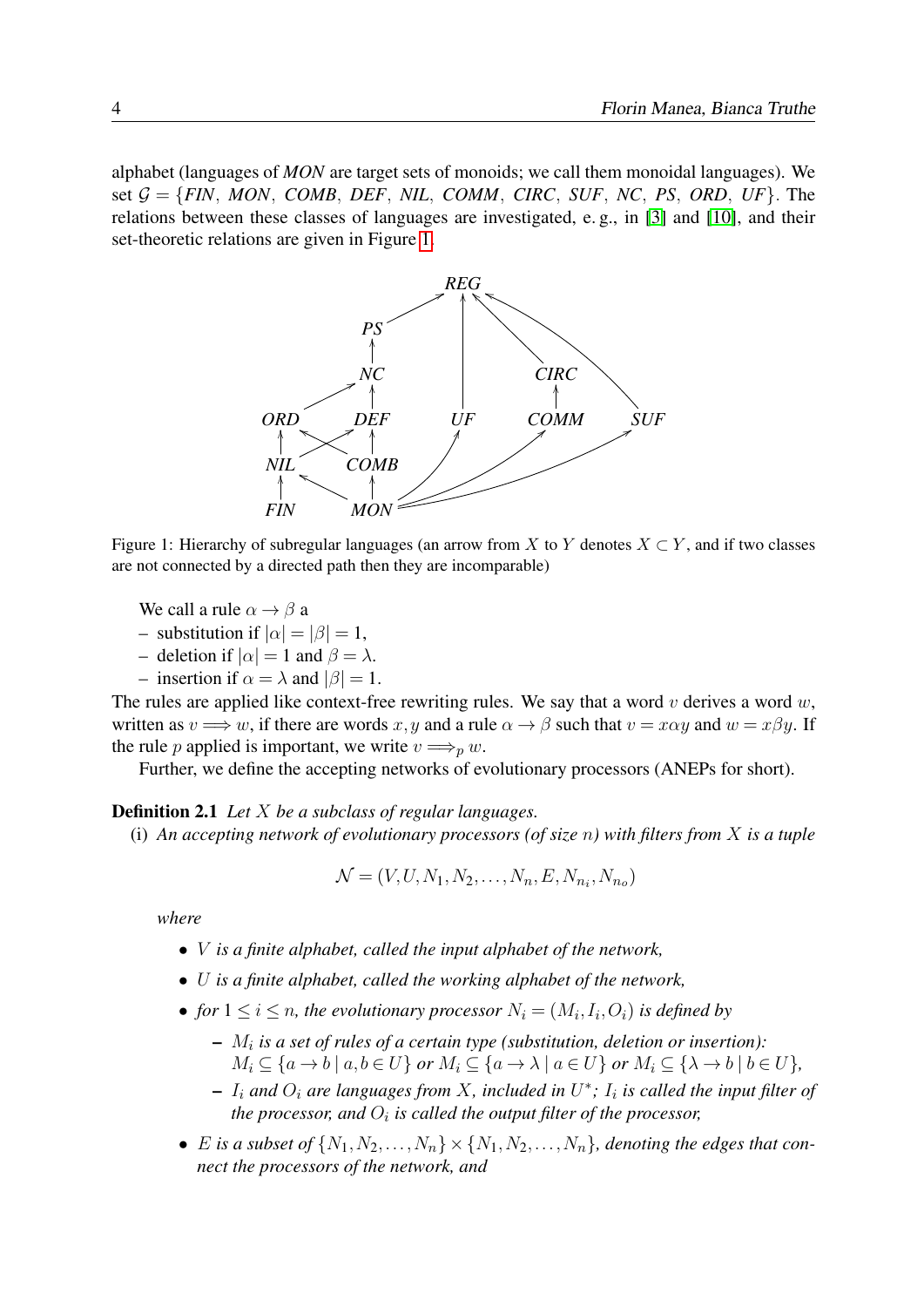- $n_i$  and  $n_o$  are two natural numbers such that  $1 \leq n_i, n_o \leq n$ ;  $N_{n_i}$  is the input node *of the network, and*  $N_{n_o}$  *is the output node of the network.*
- (ii) *A configuration C* of *N* is an *n*-tuple  $C = (C(1), C(2), \ldots, C(n))$  where  $C(i)$  is a subset *of*  $U^*$  *for*  $1 \leq i \leq n$ *.*
- (iii) Let  $C = (C(1), C(2), \ldots, C(n))$  and  $C' = (C'(1), C'(2), \ldots, C'(n))$  be two configurations *of* N *. We say that* C *derives* C 0 *in one*
	- *evolutionary step (written as*  $C \Longrightarrow C'$ *) if, for*  $1 \leq i \leq n$ ,  $C'(i)$  *consists of all words*  $w \in C(i)$  to which no rule of  $M_i$  is applicable and of all words  $w$  for which there *are a word*  $v \in C(i)$  *and a rule*  $p \in M_i$  *such that*  $v \Longrightarrow_{p} w$  *holds,*
	- *communication step (written as*  $C \vdash C'$ ) *if, for*  $1 \le i \le n$ ,

$$
C'(i) = (C(i) \setminus O_i) \cup \bigcup_{(N_k, N_i) \in E} (C(k) \cap O_k \cap I_i).
$$

*The computation of an evolutionary network*  $\mathcal N$  *on an input word*  $w \in V^*$  *is a sequence of configurations*  $C_t^w = (C_t^w(1), C_t^w(2), \ldots, C_t^w(n))$ *, t*  $\geq$  0*, such that* 

- $\bullet$   $C_0^w$  $C_0^w(n_i) = \{w\}$  and  $C_0^w$  $\binom{w}{0}(j) = \emptyset$  for  $j \in \{1, ..., n\} \setminus \{n_i\},$
- *for any*  $t \geq 0$ ,  $C_{2t}^w$  derives  $C_{2t+1}^w$  in one evolutionary step,
- *for any*  $t \geq 0$ ,  $C_{2t+1}^w$  *derives*  $C_{2t+2}^w$  *in one communication step.*

*The computation of an evolutionary network*  $N$  *on an input word*  $w \in V^*$  *is said to be* accepting *if there exists a configuration*  $C_t^w$  *in which*  $C_t^w(n_o)$  *is non-empty.* 

(iv) *The language*  $L(N)$  *accepted by*  $N$  *is defined as* 

 $L(\mathcal{N}) = \{w \mid w \in V^*$ , the computation of  $\mathcal N$  on  $w$  is accepting.

Intuitively, an ANEP is a graph consisting of n nodes  $1, 2, \ldots, n$  associated with the evolutionary processors  $N_1, N_2, \ldots, N_n$ . From these processors two are distinguished:  $N_{n_i}$ , the input node, and  $N_{n_o}$ , the output node. The nodes are connected by the set of edges given by E: there is a directed edge from  $N_k$  to  $N_i$  if and only if  $(N_k, N_i) \in E$ ; such an edge should be seen as a directed communication channel between the processors  $N_k$  and  $N_i$ . Any processor  $N_i$  consists of a set of evolutionary rules  $M_i$ , an input filter  $I_i$  and an output filter  $O_i$  (where  $I_i$  and  $O_i$  belong to the class X). We say that  $N_i$  is a substitution processor or a deletion processor or an insertion processor if the rules in the set  $M_i$  are substitutions or insertions or deletions, respectively. The input filter  $I_i$  and the output filter  $O_i$  control the words which are allowed to enter and to leave the node, respectively, via the communication channels. Assume that  $w \in V^*$  is the input word of the network. With any node i and any time moment  $t \ge 0$  we associate a set  $C_t^w(i)$  of words (the words contained in the node at time  $t$ , in the computation on the word  $w$ ). Initially, all the processors  $N_i$  do not contain any words, except for  $N_{n_i}$  which contains only the word w. In an evolutionary step, we derive from  $C_t^w(i)$  all words applying rules from the set  $M_i$ . In a communication step, any processor  $N_i$  sends out all words  $C_t^w(i) \cap O_i$  (which pass the output filter) to all processors to which a directed edge exists (only the words from  $C_t^w(i) \setminus O_i$  remain in the set associated with  $N_i$ ) and, moreover, it receives from any processor  $N_k$  such that there is an edge from  $N_k$  to  $N_i$  all words sent by  $N_k$  and passing the input filter  $I_i$  of  $N_i$ , i.e., the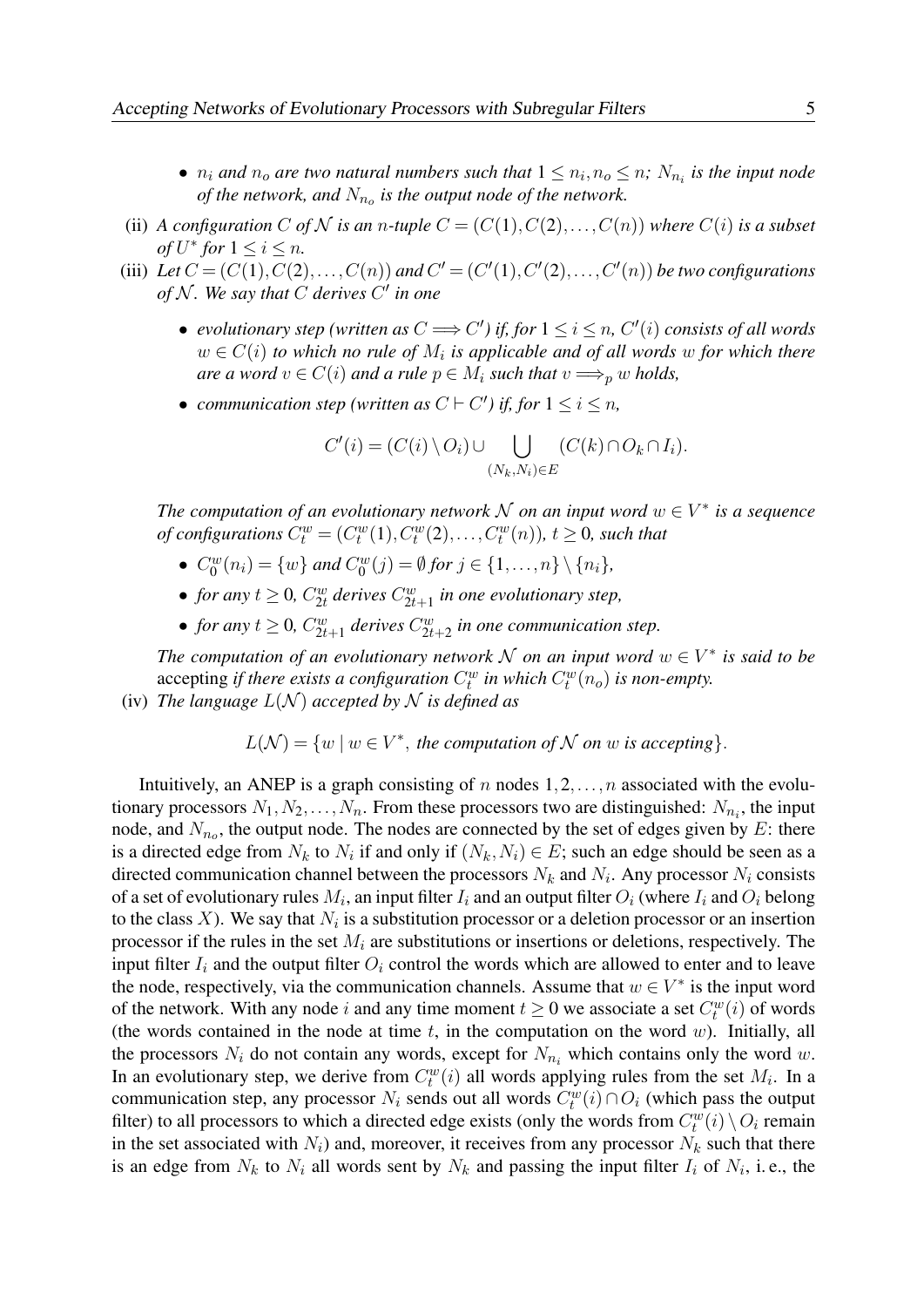processor  $N_i$  gets in addition all words of  $C_t^w(k) \cap O_k \cap I_i$ . We start with an evolutionary step and then communication steps and evolutionary steps are alternately performed. A word is accepted by N is and only if there exists  $t > 0$  such that the output node contains at least one string after t steps where performed, i.e.,  $C_t^w(n_o) \neq \emptyset$ . The accepted language consists of all accepted words.

For a class  $X \subseteq REG$ , we denote the class of all languages generated by networks of evolutionary processors where all filters are of type X by  $A(X)$ .

The following facts are obvious.

<span id="page-5-0"></span>**Lemma 2.2** *Let* X and Y *be subclasses of REG such that*  $X \subseteq Y$  *holds. Then also the inclusion*  $\mathcal{A}(X) \subseteq \mathcal{A}(Y)$  *holds.* 

<span id="page-5-2"></span>**Lemma 2.3** *Let X be a subclass of REG. Then the inclusion*  $X \subseteq A(X)$  *holds.* □

# 3. Computationally Complete Cases

In this section, we show the computational completeness of some classes  $\mathcal{A}(X)$  where X is a subclass of regular languages from  $\mathcal{G}$ .

#### <span id="page-5-1"></span>**Theorem 3.1**  $A(COMB) = RE$ .

*Proof.* The proofs showing that the class of languages accepted by ANEPs with left/right opera-tions and random context filters (see [\[5,](#page-19-3) [7\]](#page-19-2)) can be easily adapted to show that  $A(COMB) \subseteq RE$ .

In what follows, we will show that  $A(COMB) \supseteq RE$ . For this, let L be a recursively enumerable language. Let  $G = (N, T, P, S)$  be a grammar in Kuroda normal form that generates L. Further, let  $V = N \cup T$  and let  $x_1, x_2, \ldots, x_k$  be the elements of V.

We will construct an ANEP that simulates, bottom-up, a derivation in the grammar G. That is, we try to apply the rules of the grammar reversed, until we get a string that contains just one occurrence of the axiom of the grammar. For the rules of the form  $A \to x$  with  $x \in N \cup T \cup \{\lambda\}$ , this can be easily simulated by insertion or substitution rules. For the rules of  $P$  that have the form  $\alpha \rightarrow \beta$  with  $|\beta| = 2$ , the discussion is more complicated.

More precisely, let  $p = \alpha \rightarrow \beta$  be a rule of P with  $|\beta| = 2$  and  $w\beta a_t a_{t-1} \cdots a_1$  be a sentential form of the grammar G with  $w \in V^*$  and  $a_i \in V$  for all natural numbers i with  $1 \le i \le t$ . We want to store the symbols  $a_1, a_2, \ldots, a_t$  together with their positions in the suffix somewhere else in the word such that the subword  $\beta$  appears in the end of the word. There it can be replaced by the left hand side  $\alpha$  of the rule (which can be done using nodes with combinational filters). Finally, the symbols  $a_1, a_2, \ldots, a_t$  are restored at their correct positions.

Since a word can be arbitrarily large, the position of a letter  $a_i$  can be also an arbitrarily large number and hence cannot be represented by a single symbol from the finite working alphabet of the network. In order to overcome this problem, we consider the symbols of  $V$  as digits in the base  $k+1$ :  $x_i$  corresponds to the digit i in this base, and there exists one more digit, that does not correspond to any symbol of  $V$ , denoted by 0. Now we define a bijective correspondence associating to a word  $w = b_m b_{m-1} \cdots b_1$  the number

$$
\overline{b_m \dots b_1 0} = b_m (k+1)^m + b_{m-1} (k+1)^{m-1} + \dots + b_1 (k+1)^1 + 0(k+1)^0
$$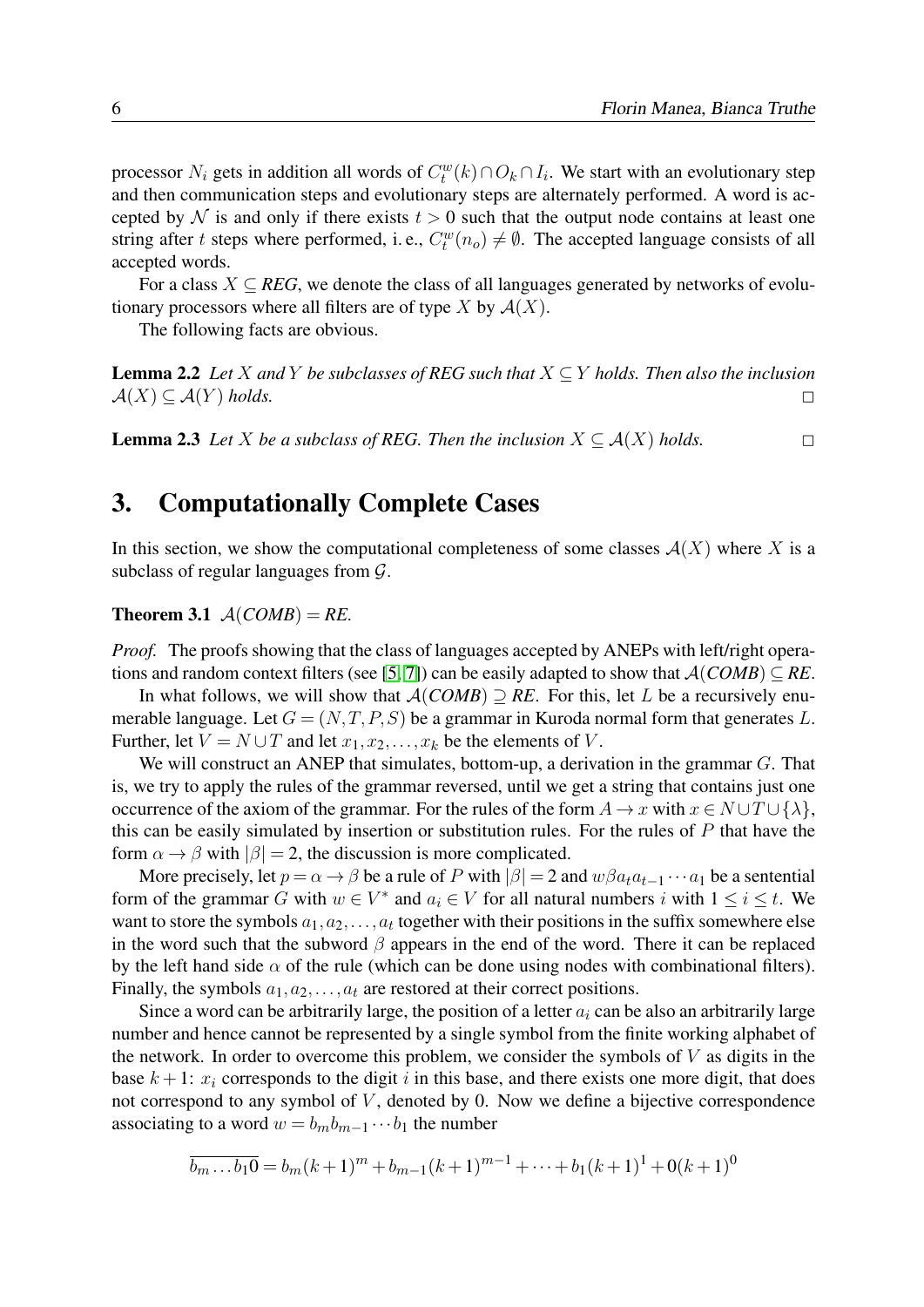in base  $k + 1$ . Now, instead of storing the symbols  $a_1, a_2, \ldots, a_t$  together with their positions in the suffix somewhere in the word, we can store in the word d symbols of 1, given that  $1<sup>d</sup>$ is the unary representation of the base  $k + 1$  number  $\overline{b_m \dots b_1 0}$ . After we replace  $\beta$  with  $\alpha$ , we just have to rewrite at the end of the word the base  $k + 1$  number that equals to the number of 1 symbols found in the current word (omitting the final 0), and delete these 1 symbols; in other words, we restore  $a_t a_{t-1} \cdots a_1$  at the end of the word.

We denote the network that we construct by  $N$ . This network has the following structure, for  $p \in P$ :



Basically, N is composed of  $4+|P|$  subnetworks:

- $\mathcal{N}_{in}$  contains only the input node. This node also controls the computation by choosing which is the next step to be performed: to simulate the reverse application of a rule of the grammar, to locate the righthand side of a rule and to store a suffix of the word as explained above, to restore the suffix, or to verify if the string can be accepted.
- $\mathcal{N}_{out}$  verifies if the input string was reduced to the axiom of the grammar, and if this is the case, it accepts.
- $\mathcal{N}_p$  implements the application of the rule p reversed, for  $p \in P$ .
- $\mathcal{N}_{st}$  stores a suffix of the word, seen as a base  $k+1$  number, as a unary number.
- $\mathcal{N}_{rst}$  restores a suffix of the word from the unary number saved in the word.

Let  $V' = \{x' \mid x \in V\}$ ,  $\overline{V} = \{\overline{x} \mid x \in V\}$ , and assume that 1, 1', 1'', #, #' and  $\perp$  are symbols that do not belong to  $V$ . Let

$$
U = V \cup V' \cup \overline{V} \cup \{1, 1', 1'', \#, \#'\}.
$$

The working alphabet of the network is

$$
U'=U\cup\{\perp\},\
$$

while the input alphabet is T.

In what follows, we define in details the nodes and edges of each of the aforementioned subnetworks.

We start with the input subnetwork  $\mathcal{N}_{in}$ . This contains only the node  $N_{in} = (\emptyset, U^*, U^*)$ . The output subnetwork  $\mathcal{N}_{out}$  contains two nodes:

$$
N_{out}^{1} = (\{ S \to S' \}, \{ S \}^{*}, U^{*}),
$$
  

$$
N_{out}^{2} = (\emptyset, \{ S' \}^{*}, \emptyset).
$$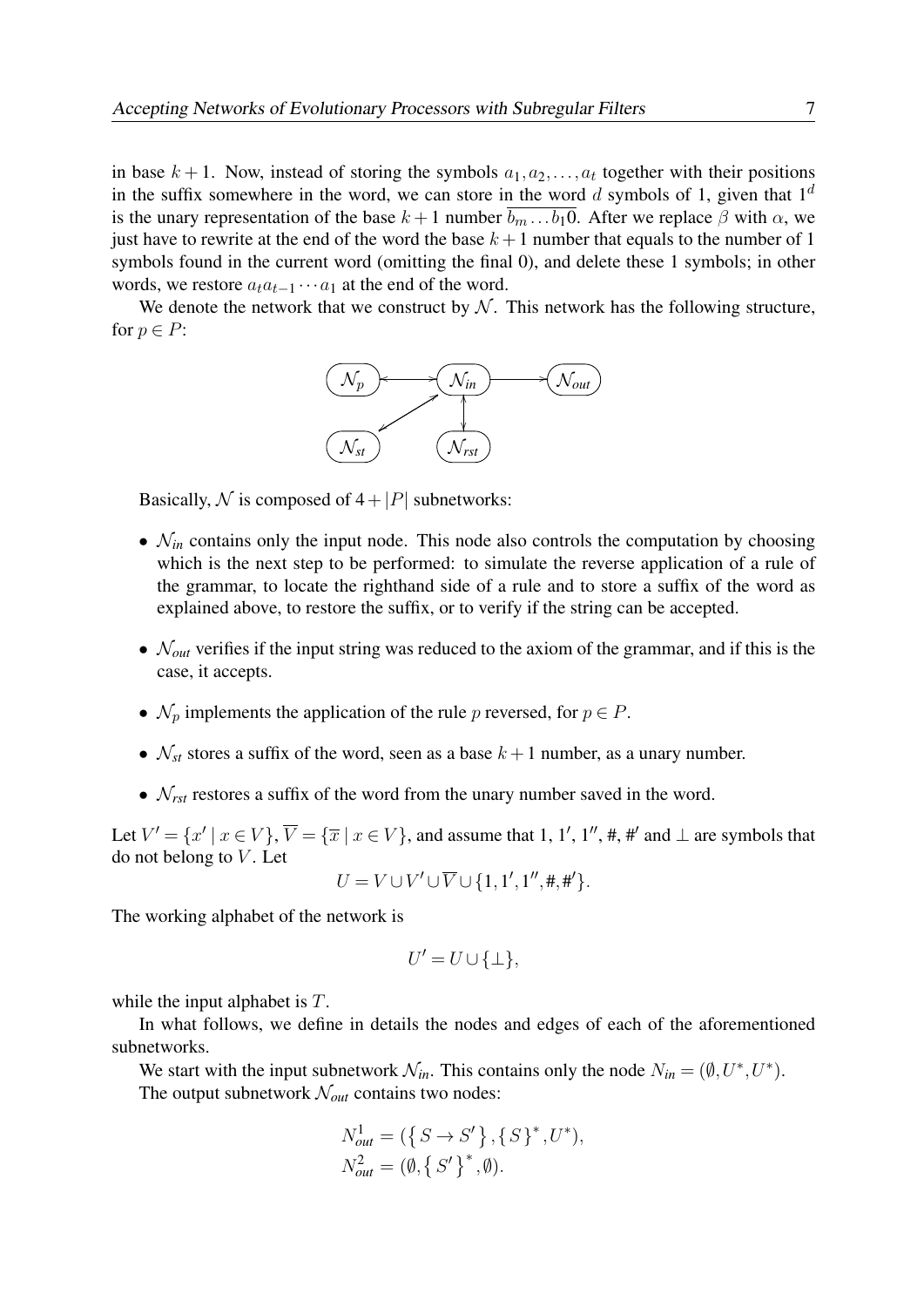The node  $N_{out}^2$  is also the output node of the network N. The edges that are connected to nodes of this subnetwork are:  $(N_{in}, N_{out}^1)$  and  $(N_{out}^1, N_{out}^2)$ . Clearly, a word that is sent to this network reaches the output node if and only if it is equal to S.

Let  $p$  be a rule of the form

$$
A \to a \text{ with } A \in N \text{ and } a \in N \cup T.
$$

Then the network  $\mathcal{N}_p$  has a single node

$$
N_p^1 = (\{a \to A\}, U^*, U^*).
$$

We also have the edges  $(N_{in}, N_p^1)$  and  $(N_p^1, N_{in})$ .

Let  $p$  be a rule of the form

$$
A \to \lambda \text{ with } A \in N.
$$

Then the network  $\mathcal{N}_p$  has a single node

$$
N_p^1 = (\{\lambda \to A\}, U^*, U^*).
$$

Again, we have the edges  $(N_{in}, N_p^1)$  and  $(N_p^1, N_{in})$ .

The case when the rule  $p$  has the form

 $AB \rightarrow CD$ .

where  $A, B, C, D \in N$ , is a bit more complicated. Keep in mind that when we try to apply this rule reversed we assume that CD are the last symbols of the communicated word. The network  $\mathcal{N}_p$  has 7 nodes:

$$
N_p^1 = (\{ D \to D' \} \cup \{ x \to \bot \mid x \in U \}, U^* D, U^*),
$$
  
\n
$$
N_p^2 = (\{ D' \to \lambda \}, U^* D', U^*),
$$
  
\n
$$
N_p^3 = (\{ C \to C' \} \cup \{ x \to \bot \mid x \in U \}, U^* C, U^*),
$$
  
\n
$$
N_p^4 = (\{ C' \to \lambda \}, U^* C', U^*),
$$
  
\n
$$
N_p^5 = (\{ \lambda \to A' \}, U^*, U^*),
$$
  
\n
$$
N_p^6 = (\{ \lambda \to B' \}, U^* A', U^*),
$$
  
\n
$$
N_p^7 = (\{ B' \to B, A' \to A \}, U^* B', (U \setminus V')^*).
$$

We have also the edges  $(N_{in}, N_p^1)$ ,  $(N_p^7, N_{in})$ , and  $(N_p^i, N_p^{i+1})$  for  $1 \le i \le 6$ .

Finally, the case when the rule  $p$  has the form

$$
A \to CD,
$$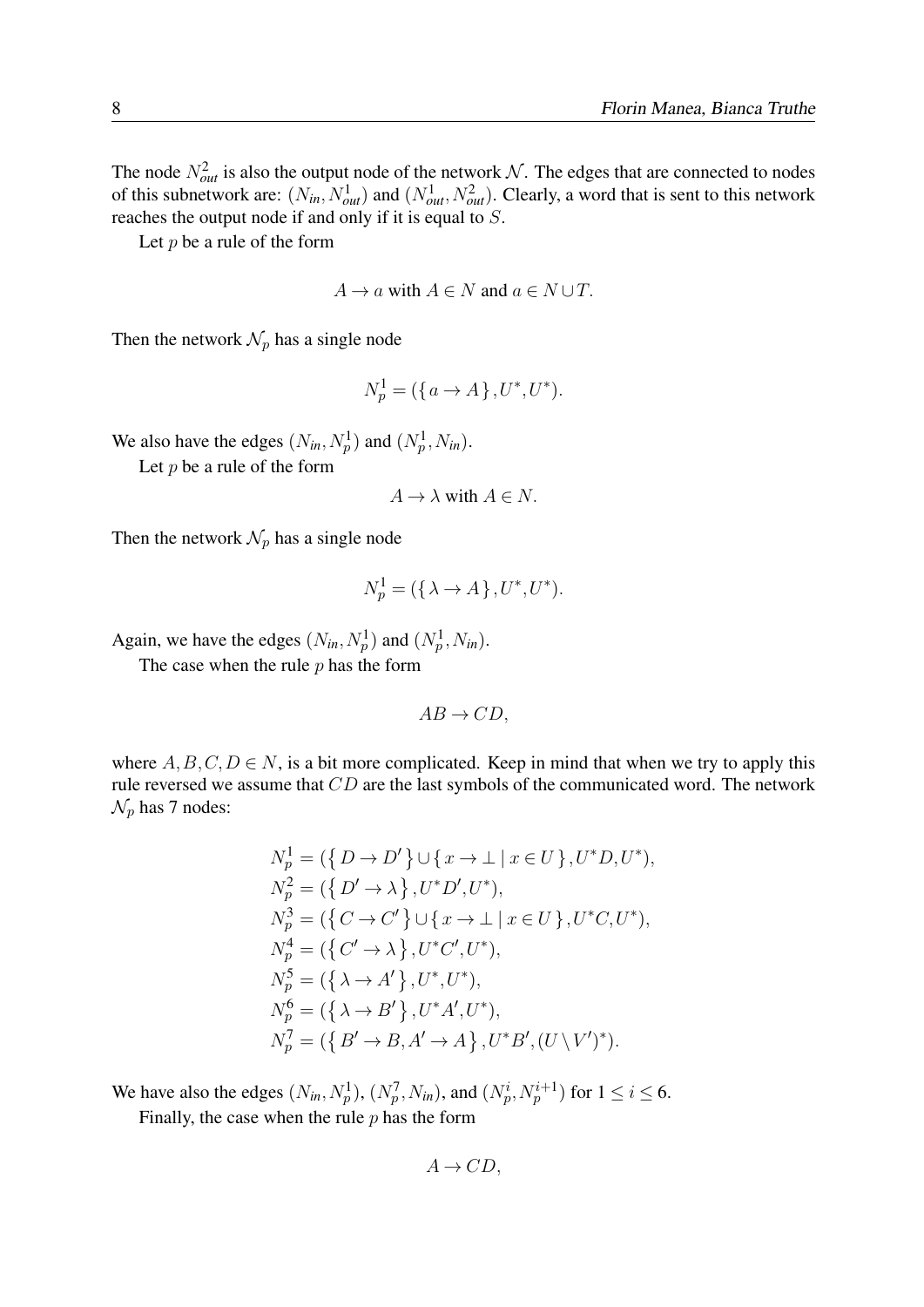where  $A, C, D \in \mathbb{N}$ , is similar to the above. Again, when we try to apply this rule reversed we assume that CD are the last symbols of the communicated word. The network  $\mathcal{N}_p$  has 6 nodes:

$$
N_p^1 = (\{ D \to D' \} \cup \{ x \to \bot \mid x \in U \}, U^* D, U^*),
$$
  
\n
$$
N_p^2 = (\{ D' \to \lambda \}, U^* D', U^*),
$$
  
\n
$$
N_p^3 = (\{ C \to C' \} \cup \{ x \to \bot \mid x \in U \}, U^* C, U^*),
$$
  
\n
$$
N_p^4 = (\{ C' \to \lambda \}, U^* C', U^*),
$$
  
\n
$$
N_p^5 = (\{ \lambda \to A' \}, U^*, U^*),
$$
  
\n
$$
N_p^6 = (\{ A' \to A \}, U^* A', (U \setminus V')^*).
$$

The edges are  $(N_{in}, N_p^1)$ ,  $(N_p^6, N_{in})$ , and  $(N_p^i, N_p^{i+1})$  for  $1 \le i \le 5$ .

It is easy to see that, for all the rules p, the processor  $\mathcal{N}_p$  rewrites the current word by reversely applying the rule p of the grammar.

We move now to the two networks  $\mathcal{N}_{st}$  and  $\mathcal{N}_{rst}$ . In both cases, we will give an overview on the algorithms implemented by these networks, and then we will give the full constructions.

The network  $\mathcal{N}_{st}$  always receives from  $N_{in}$  a word of a set  $(\#^q \perp \!\!\! \perp 1^t \perp \!\!\! \perp w)$  {x} with  $w \in V^*$ and x ∈ V . Its computation on such a word follows the deterministic Algorithm *Store*.

Algorithm 1 *Store*: describes the computation of  $\mathcal{N}_{st}$  on a word from the set  $(\#^q \perp \!\!\! \perp 1^t \perp \!\!\! \perp w) \{x_i\}$ with  $w \in V^*$  and  $x_i \in V$ 

- 1: Replace the last symbol  $x_i$  of the input word with  $x'_i$ ;
- 2: Insert in the word the symbol  $\#$ ;
- 3: Insert in the word the symbol  $1$ <sup>'</sup>;
- 4: repeat
- 5: Substitute one symbol  $1'$  with  $1''$ ;
- 6: Insert  $k 1$  symbols  $1''$ ;
- 7: until the word does not contain  $1'$  symbols anymore;
- 8: if the word contains # symbols then
- 9: Substitute one symbol  $#$  with  $#$ ;
- 10: Substitute all the symbols  $1''$  with  $1'$ ;
- 11: Go to step 4;

```
12: else
```
- 13: Substitute all the symbols  $#$  with  $#$ ;
- 14: **if** the word contains  $x_1$  $\frac{7}{1}$  then
- 15: Delete  $x_1'$  $'_{1}$ ;
- 16: Substitute all the symbols  $1'$  with 1;
- 17: else
- 18: Substitute one symbol  $#$  with  $#$ ;
- 19: Substitute  $x'_i$  with  $x'_{i-1}$ ;
- 20: Go to step 3;

21: The word is now from the set  $#^{q+1} \mathop{\perp\!\!\!\perp} 1^{t+ik^{q+1}} \mathop{\perp\!\!\!\perp} w$ .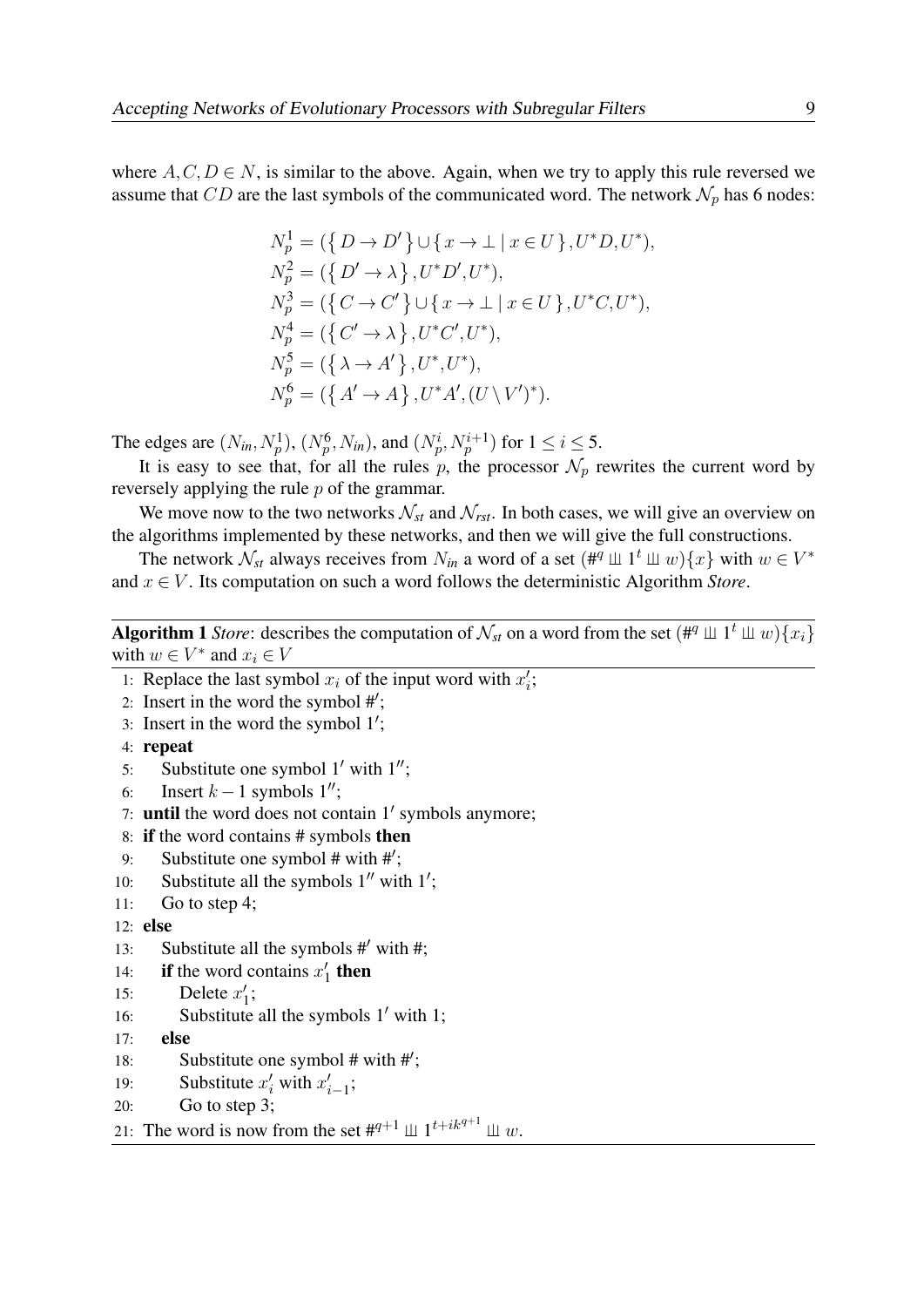Similar to the case of  $\mathcal{N}_{st}$ , the network  $\mathcal{N}_{rst}$  always receives from  $N_{in}$  a word of a set # $\mathfrak{p}$   $\perp$   $\perp$   $\mathfrak{p}$  with  $w \in V^*$ ,  $q \in \mathbb{N}$ , and  $t \in \mathbb{N}$ . Its computation on such a word follows the nondeterministic Algorithm *Restore*.

Algorithm 2 *Restore*: describes the computation of  $\mathcal{N}_{rst}$  on a word of the set #<sup>q</sup>  $\perp \!\!\! \perp 1^t \perp \!\!\! \perp w$  with  $w \in V^*$ 

- 1: Insert in the word the symbol  $x_1$  $\frac{1}{1}$ ;
- 2: Substitute one symbol # with  $\#$ ;
- 3: if the word does not contain  $1'$  symbols anymore then
- 4: Substitute k symbols 1 with  $1''$  (if this step cannot be completed, the word is blocked);
- 5: else
- 6: Substitute one symbol  $1'$  with  $1''$ ;
- 7: Substitute  $k-1$  symbols 1 with 1<sup>"</sup> (if this step cannot be completed, the word is blocked);
- 8: if the word does not contain  $1'$  symbols anymore then
- 9: Substitute all the symbols  $1''$  with  $1'$ ;

10: else

- 11: Go to step 3;
- 12: if the word does not contain # symbols anymore then
- 13: Delete all the symbols  $1'$ ;
- 14: Choose nondeterministically one of the following choices:
- 15: *case 1*: In this case, the symbol restored at the end of the word was  $x'_i$ , but we assume that we should restore  $x_i'$  $i_{i+1}$ ; if this assumption is false, the word is blocked or lost later in the computation. Replace  $x'_i$  with  $x'_i$  $i_{i+1}$ ; Replace all #' with #; Go to step 2;
- 16: *case 2*: In this case, the symbol restored at the end of the word was  $x'_i$ , and we assume that we should start the restoring a new symbol; if this assumption is false, the word is blocked or lost later in the computation. Delete one symbol #'; Replace  $x'_i$  with  $x_i$ ; Replace all  $#$  with  $#$ ; Go to step 1;
- 17: *case 3*: In this case, we assume that the suffix was completely restored; if this assumption is false, the word is blocked or lost later in the computation. If the word contains 1 it is lost; Delete one symbol #'; If the word contains #' it is lost; Replace  $x'_i$  with  $x_i$ ;
- 18: else
- 19: Go to step 2;
- 20: The word is now from the set  $#^{q-1} \perp \perp 1^{t-ik^q} \perp \perp w x_i$ .

It is not hard to see that the Algorithms *Store* and *Restore* work correctly (i. e., the statements made in last steps of the algorithms, respectively, hold for any input word that verifies the required form) and that the Algorithms really work in the way we want the two subnetworks  $\mathcal{N}_{st}$  and  $\mathcal{N}_{rst}$  to work.

In what follows, we show how the Algorithms *Store* and *Restore* can be effectively implemented using networks of evolutionary processors.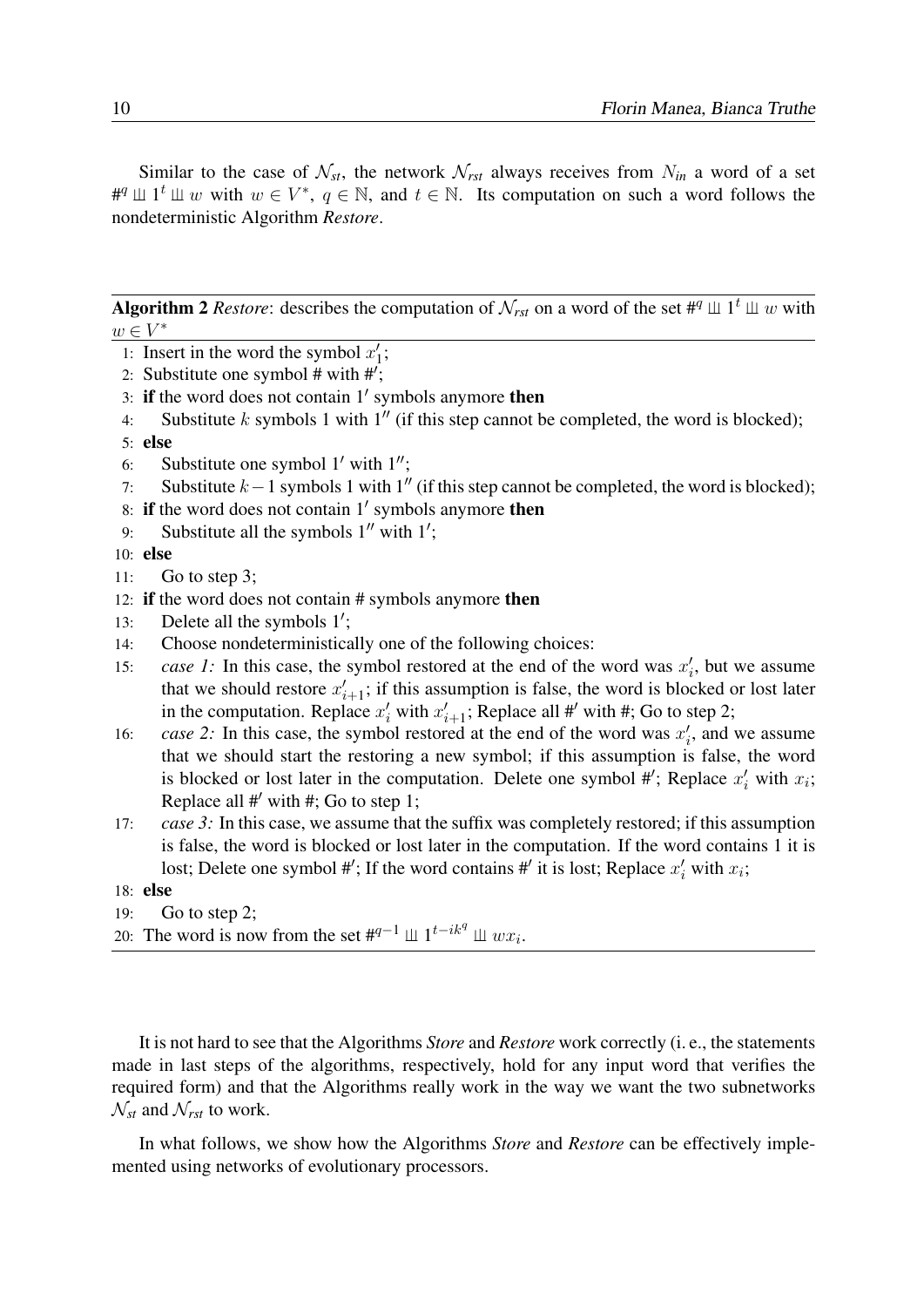The network  $\mathcal{N}_{st}$  has  $11 + (k - 1)$  nodes. They are defined by:

$$
H_1 = (\{x_i \rightarrow x'_i\}, U^* \{x_i \mid 1 \le i \le k\}, U^*);
$$
\nthis implements step 1 of *Store*.  
\n
$$
H_2 = (\{\lambda \rightarrow \#'\}, U^* \{x'_i \mid 1 \le i \le k\}, U^*);
$$
\nthis implements step 2 of *Store*.  
\n
$$
H_3 = (\{\lambda \rightarrow 1'\}, U^* \{x'_i \mid 1 \le i \le k\}, U^*);
$$
\nthis implements step 3 of *Store*.  
\n
$$
H_4 = (\{1' \rightarrow 1''\} \cup \{a \rightarrow \bot \mid a \in U\}, U^*, U^*);
$$
\nthis implements step 5 of *Store*.  
\n
$$
H'_i = (\{\lambda \rightarrow 1''\}, U^*, U^*), 1 \le i \le k - 1;
$$
\nthese nodes implement step 6 of *Store*,  
\n
$$
H_4
$$
 and  $H'_i$  for  $1 \le i \le k - 1$  implement the cycle 4 – 7 of *Store*.  
\n
$$
H_5 = (\{\# \rightarrow \#'\} \cup \{a \rightarrow \bot \mid a \in U\}, (U \setminus \{1'\})^*, U^*);
$$
\nthis implements steps 8,9 of *Store*.  
\n
$$
H_6 = (\{1'' \rightarrow 1'\}, U^*, (U \setminus \{1''\})^*);
$$
\nthis implements step 10 of *Store*.  
\n
$$
H_7 = (\{\#' \rightarrow \# \}, (U \setminus \{1', \#\})^*, (U \setminus \{\#'\})^*);
$$
\nthis implements step 13, 14 of *Store*.  
\n
$$
H_8 = (\{x'_1 \rightarrow \lambda\}, U^* \{x'_1\}, U^*);
$$
\nthis implements step 15 of *Store*.  
\n
$$
H_9 = (\{1' \rightarrow 1\}, U^*, (U \setminus \{1'\})^*);
$$
\nthis implements step 16 of *Store*.  
\n
$$
H_{10} = (\{\# \rightarrow \#'\}, U^* \{\{x'_i \mid 2 \le i \le k\}, U^*);
$$
\nthis implements step 18 of *Store*.<

The edges of this subnetwork are:

$$
(N_{in}, H_1), (H_1, H_2), (H_2, H_3), (H_3, H_4),
$$
  
\n
$$
(H_4, H'_i) \text{ for } 1 \le i \le k - 1,
$$
  
\n
$$
(H'_i, H'_{i+1}) \text{ for } 1 \le i \le k - 2,
$$
  
\n
$$
(H'_{k-1}, H_4), (H'_{k-1}, H_5), (H'_{k-1}, H_7), (H_5, H_6), (H_6, H_4),
$$
  
\n
$$
(H_7, H_8), (H_7, N_{10}), (H_8, H_9), (H_9, N_{in}), (H_{10}, H_{11}), (H_{11}, H_3).
$$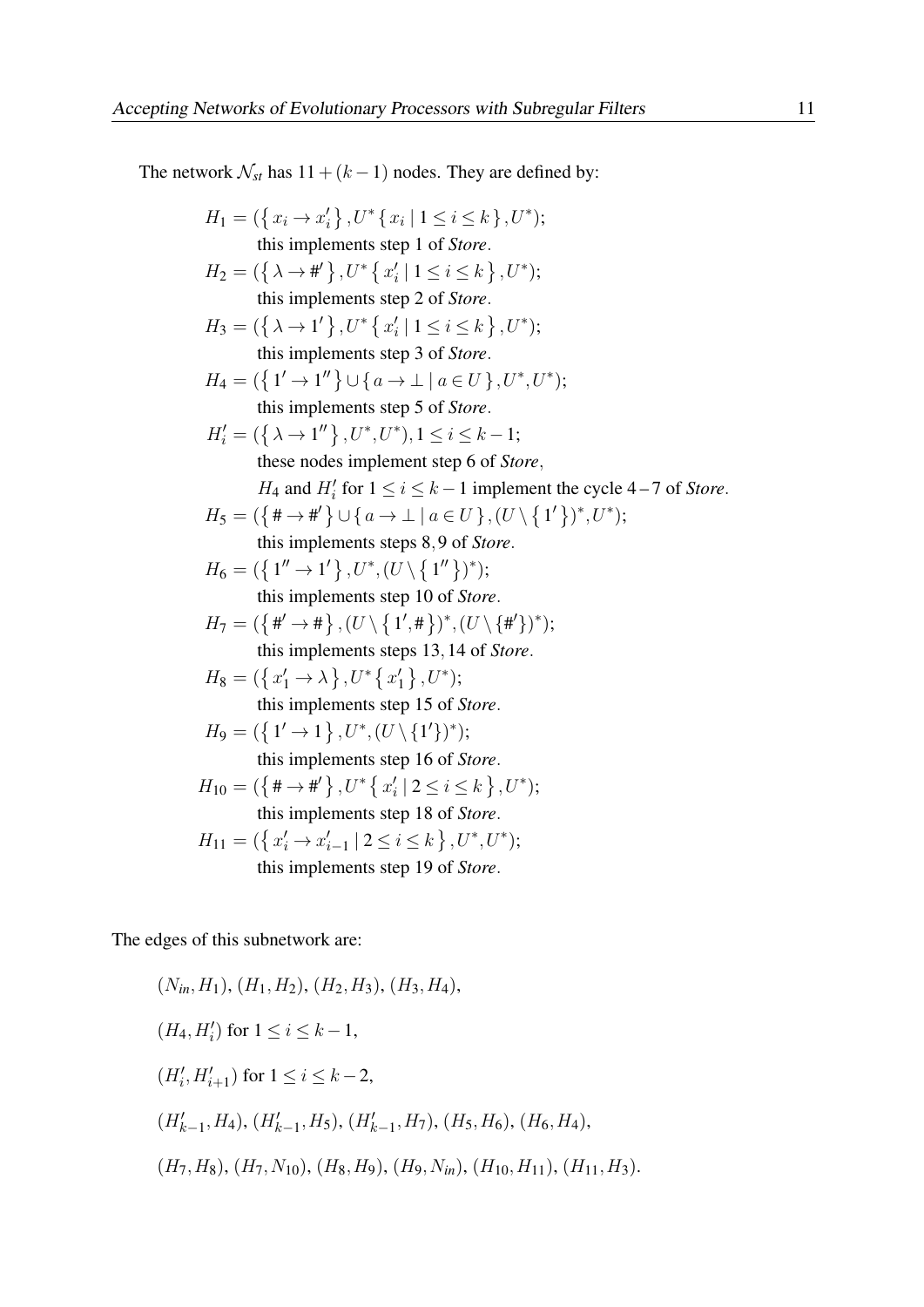From the explanations provided in the definitions of the nodes it is clear that the network implements the operations of the Algorithm *Store*. Moreover, the edges ensure that the subnetwork executes the steps of the algorithm *Store* in the correct order.

The network  $\mathcal{N}_{rst}$  has  $13 + (k - 1)$  nodes. They are defined by:

$$
N_1 = (\{\lambda \rightarrow x'_1\}, U^*, U^*);
$$
  
\nthis implements step 1 of *Restore*.  
\n
$$
N_2 = (\{\#\rightarrow \#\}) \cup \{a \rightarrow \bot | a \in U\}, U^* \{x'_i | 1 \le i \le k\}, U^*);
$$
  
\nthis implements step 2 of *Restore*.  
\n
$$
N_3 = (\{1 \rightarrow 1''\} \cup \{a \rightarrow \bot | a \in U\}, U^*x'_1, U^*);
$$
  
\nthis implements partly steps 3 and 4 of *Restore*.  
\n
$$
N_4 = (\{1' \rightarrow 1''\} \cup \{a \rightarrow \bot | a \in U\}, U^*, U^*);
$$
  
\nthis implements steps 3 and 6 of *Restore*.  
\n
$$
N'_i = (\{1 \rightarrow 1''\} \cup \{a \rightarrow \bot | a \in U\}, U^*, U^*);
$$
  
\nthis implements steps 3 and 6 of *Restore*.  
\n
$$
N'_i = (\{1 \rightarrow 1''\} \cup \{a \rightarrow \bot | a \in U\}, U^*, U^*);
$$
  
\nthis implements step 7 and complete step 4 of *Restore*.  
\n
$$
N_6 = (\{1' \rightarrow \lambda\}, (U \setminus \{\#\})^*, (U \setminus \{1'\})^*);
$$
  
\nthis implements step 13 of *Restore*.  
\n
$$
N_7 = (\{x'_i \rightarrow x'_{i+1} | 1 \le i \le k-1\} \cup \{a \rightarrow \bot | a \in U\}, U^*, U^*);
$$
  
\n
$$
N_8 = (\{\#\rightarrow \#\}, U^*, (U \setminus \{\#\})^*);
$$
  
\nthe last 2 nodes implement step 14 of *Restore*.  
\n
$$
N_9 = (\{\#\rightarrow \lambda\}, U^*, U^*);
$$
  
\n
$$
N_{10} = (\{\pi'_i \rightarrow x_i | 1 \le i \le k\}, (U \setminus \{\#\})^*, (U \setminus \{\#\})^*);
$$
  
\n
$$
N_{11} = (\{\#\rightarrow \#\} \cup \{a \rightarrow \bot | a \in U\}, U^*, (U \setminus \{\#\})^*);
$$
  
\nthe

The edges of this subnetwork are:

$$
(N_{in}, N_1), (N_1, N_2), (N_2, N_3), (N_2, N_4),
$$
  
\n
$$
(N_3, N'_i) \text{ and } (N_4, N'_i) \text{ for } 1 \le i \le k - 1,
$$
  
\n
$$
(N'_i, N'_{i+1}) \text{ for } 1 \le i \le k - 2,
$$
  
\n
$$
(N'_{k-1}, N_3), (N'_{k-1}, N_5), (N_5, N_6), (N_6, N_7), (N_6, N_9), (N_6, N_{12}),
$$
  
\n
$$
(N_7, N_8), (N_8, N_2), (N_9, N_{10}), (N_{10}, N_{11}), (N_{11}, N_1), (N_{12}, N_{13}), (N_{13}, N_{in}).
$$

Once more, it is rather easy to see that the nodes and the edges defined above ensure that the subnetwork N*rst* implements exactly the steps of the Algorithm *Restore* and that they are executed in the correct order.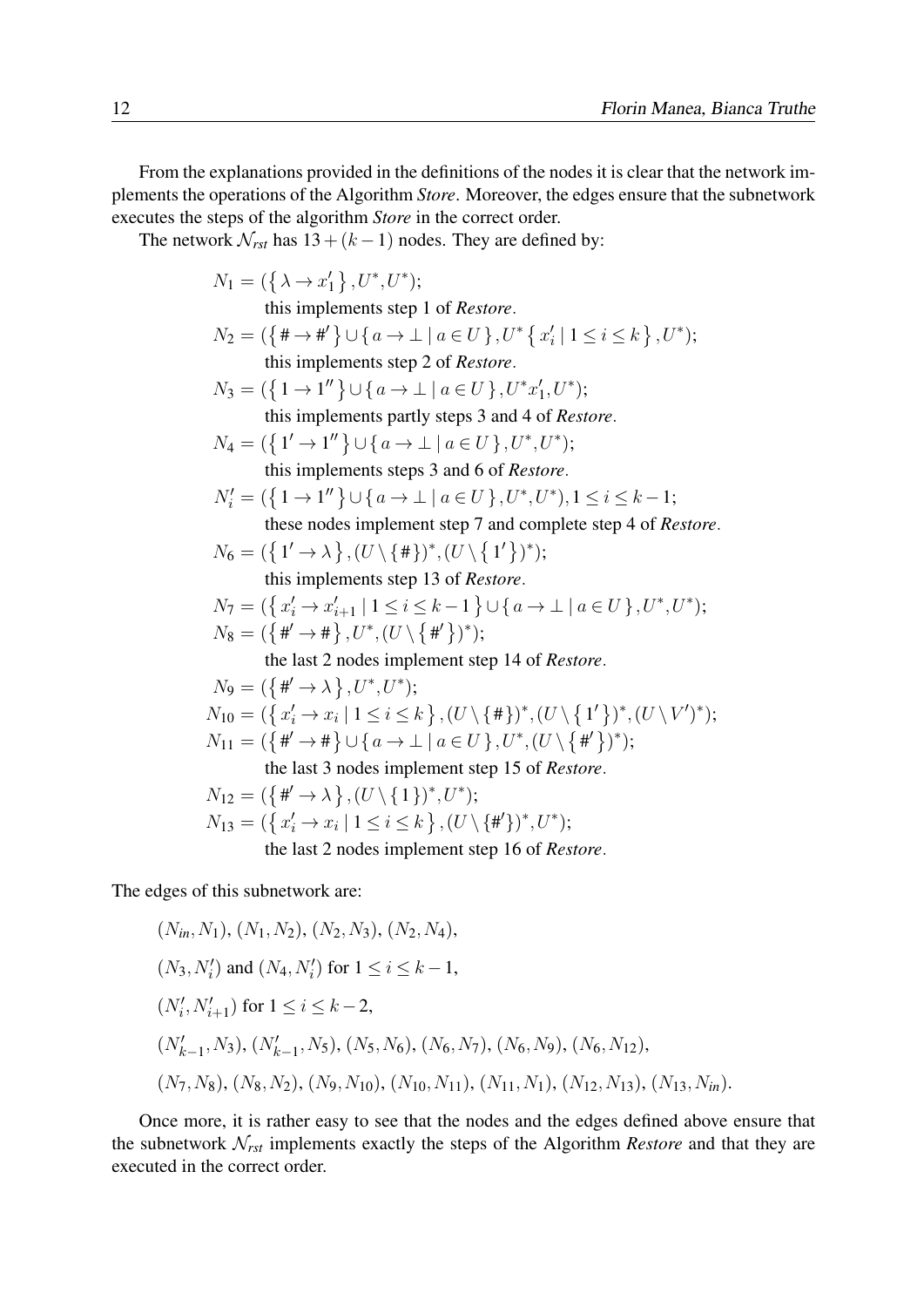The computation of  $N$  is rather simple to imagine: the node  $N_{in}$  chooses (nondeterministically) what should be done next: a reversed rule of the grammar should be applied, the righthand side of a rule should be located in the word and the suffix found after that location should be saved as an unary number, the saved prefix should be restored, or the current word should be sent to the output subnetwork and accepted if it equals the starting symbol  $S$ . The language accepted by the network consists of all the words that can be rewritten according to the reversed rules of G (between the application of two such rules it may be possible to store a suffix and then, later, restore it), such that we finally obtain  $S$ . This language is exactly  $L$ .

According to Lemma [2.2](#page-5-0) and the relations between the classes of  $G$ , depicted in Figure [1,](#page-3-0) we get the following corollary.

#### Corollary 3.2  $A(REG) = A(DEF) = A(ORD) = A(NC) = A(PS) = RE$ .

<span id="page-12-0"></span>Also networks with suffix-closed regular filters only are computationally complete.

#### **Theorem 3.3**  $A(SUF) = RE$ .

*Proof.* Let  $L \subseteq V^*$  be a recursively enumerable language. According to Theorem [3.1](#page-5-1) there exists a network  $\mathcal{N} = (V, U, N_1, N_2, \ldots, N_n, E, N_1, N_n)$  with evolutionary processors and filters from *COMB* such that  $L(\mathcal{N}) = L$ . We can assume without losing generality that the output node  $N_n$  has no rules. For any node  $N_i = (M_i, I_i, O_i)$ , we construct the sets

$$
I'_{i} = \{X\}I_{i}\{Y\} \cup \text{Suf}(I_{i})\{Y\} \cup \{\lambda\},
$$
  

$$
O'_{i} = \{X\}O_{i}\{Y\} \cup \text{Suf}(O_{i})\{Y\} \cup \{\lambda\}
$$

where X and Y are two new symbols. By definition,  $I'_i$  and  $O'_i$  are suffix-closed.

We consider now the network

$$
\mathcal{N}' = (V, U \cup \{X, Y\}, N_0, N'_0, N'_1, N'_2, \dots, N'_n, N'_{n+1}, E', N_0, N'_{n+1})
$$

with

$$
N_0 = (\{\lambda \to X\}, \emptyset, XU^* \cup \{U^*\}),
$$
  
\n
$$
N'_0 = (\{\lambda \to Y\}, XU^*Y \cup \{U^*Y\}, XU^*Y \cup \{U^*Y\}),
$$
  
\n
$$
N'_i = (M_i, I'_i, O'_i) \text{ for } 1 \le i \le n - 1,
$$
  
\n
$$
N'_n = (\{X \to \lambda, Y \to \lambda\}, I'_n, U^*),
$$
  
\n
$$
N'_{n+1} = (\emptyset, U^*, \emptyset),
$$
  
\n
$$
E' = E \cup \{ (N_0, N'_0), (N'_0, N'_1), (N'_n, N'_{n+1}) \}.
$$

It is obvious that the filters of all the nodes defined above are suffix-closed, too. Thus,  $\mathcal{N}'$  is a network of type *SUF*.

We now prove that  $L(\mathcal{N}) = L(\mathcal{N}')$ . Let w be an input word for the two networks. The ANEP  $\mathcal{N}'$  transforms it into  $XwY$  in the nodes  $N_0$  and  $N'_0$ , and then the word is sent to  $N'_1$ ; no other processing can be done. Further, the string is processed in  $\mathcal{N}'$  according to the rules of  $M_i$ ,  $1 \le i \le n-1$ , only; the obtained strings can only be sent to nodes  $N'_s$ ,  $1 \le s \le n$ . Thus, we simulate a derivation in N (in N' we have an X in front of and a Y behind the word w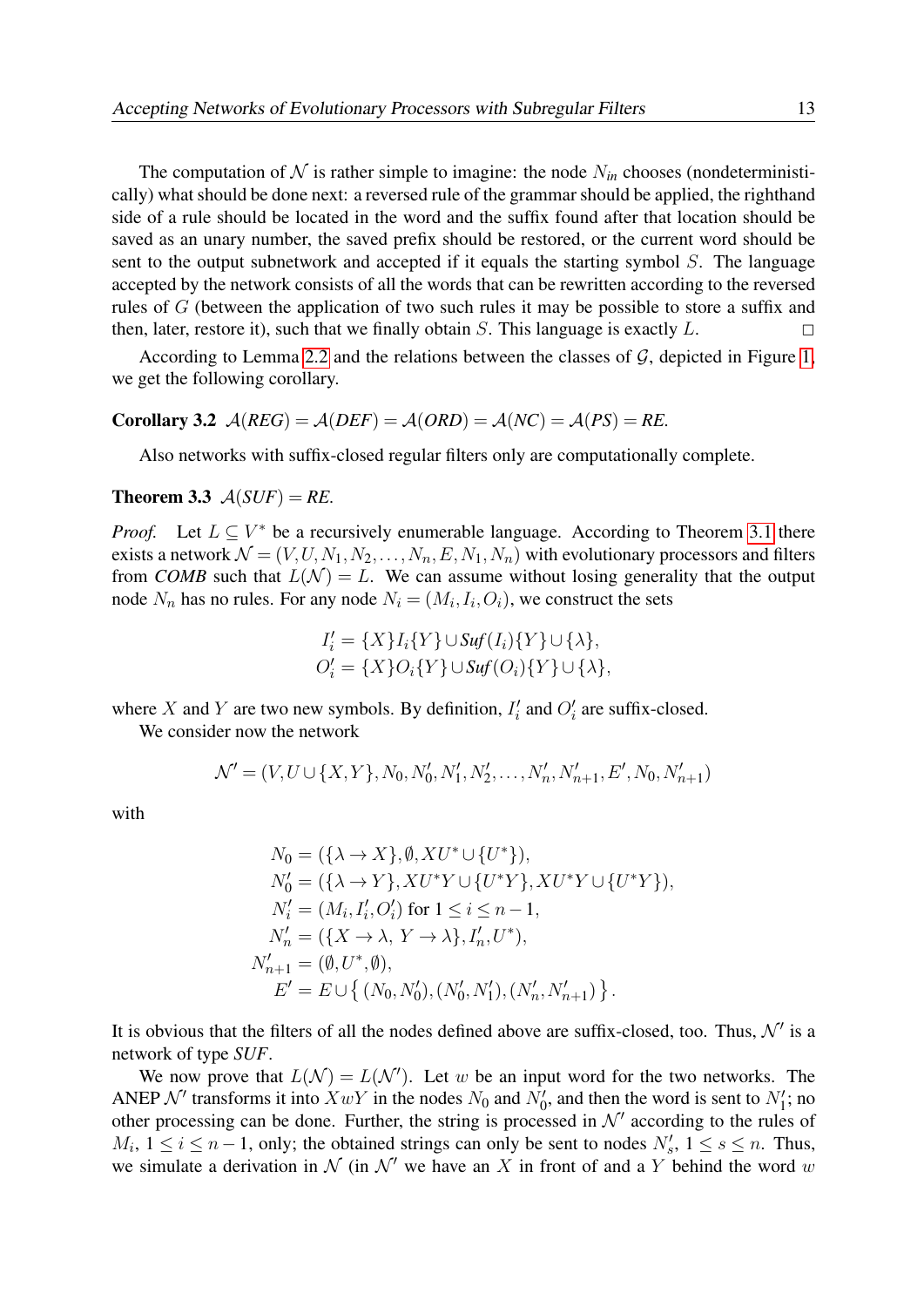occurring in N) and a string enters into  $N'_n$  if and only if a string obtained from w could have entered  $N_n$ . Now, in  $\mathcal{N}'$ , the X and Y symbols are removed and the resulting word is sent to  $N'_{n+1}$ . Hence,  $L(\mathcal{N}') = L(\mathcal{N})$ .

#### **Theorem 3.4**  $A(UF) = RE$ .

*Proof.* By Corollary [3.2,](#page-12-0) the relations of Figure [1,](#page-3-0) and Lemma [2.2,](#page-5-0) we have  $A(UF) \subseteq RE$ .

Let  $L \subseteq V^*$  be a recursively enumerable language. By Theorem [3.1,](#page-5-1) we can assume that L is accepted by an ANEP  $\mathcal N$  with combinational filters, input alphabet  $V$  and working alphabet  $U$ . We show how this network can be simulated by another network with filters from *UF* and the same input and working alphabets.

Let N be a processor of the network  $N$ . Then N has the form

$$
N = (M, V_1^* \{a_1, a_2, \dots, a_n\}, V_2^* \{b_1, b_2, \dots, b_m\})
$$

with  $V_1 \subseteq U$ ,  $a_i \in V_1$  for  $1 \le i \le n$ ,  $V_2 \subseteq U$ , and  $b_j \in V_2$  for  $1 \le j \le m$ . Let  $c_1, c_2, \ldots, c_k$  be the other letters of  $V_2$ :  $\{c_1, c_2, \ldots, c_k\} = V_2 \setminus \{b_1, b_2, \ldots, b_m\}$ . We replace the node N by the subnetwork given in the following figure where the nodes are defined as follows:



Every edge from a node K to the node N is replaced by edges from K to every node  $N_i^a$  for  $1 \le i \le n$ . Every edge from the node N to a node K is replaced by edges from every node  $N_i^b$ for  $1 \leq i \leq m$  to A.

Then a word w passes the node N if and only if it passes the subnetwork defined above. Indeed, w enters the subnetwork if and only if it passes the input filter of one of the nodes  $N_i^a$ , which is equivalent to passing the input filter of  $N$ . Then a rule is applied to it; this is simulated in the subnetwork in the node  $N'$ , where every string that entered the subnetwork enters after an evolutionary and a communication step. Further, the string exits the node  $N$  if it belongs to the set  $V_2^*$  $Z_2^*$  and its last letter is one of the  $b_i$  with  $1 \le i \le m$ ; equivalently, in the subnetwork, the word remains in the node N' if it does not belong to  $V_2^*$  $\chi^*_{2}$ , otherwise it is communicated to the nodes  $N_i^b$  for  $1 \le i \le m$  and  $N_i^c$  for  $1 \le i \le k$  and exits the subnetwork if it passes the output filter of one of the nodes  $N_i^b$ . If it does not pass such an output filter, then it passes the output filter of one of the nodes  $N_i^c$  and is returned to node  $N'$  (which simulates that it remains in the node  $N$  as well).

Thus, the construction does not change the language and the obtained network accepts L, too. Moreover, if  $V = \{c_1, c_2, \ldots, c_r\}$ , then

$$
V^*\{a\} = (\{c_1\}^*\{c_2\}^*\cdots\{c_r\}^*)^*\{a\}.
$$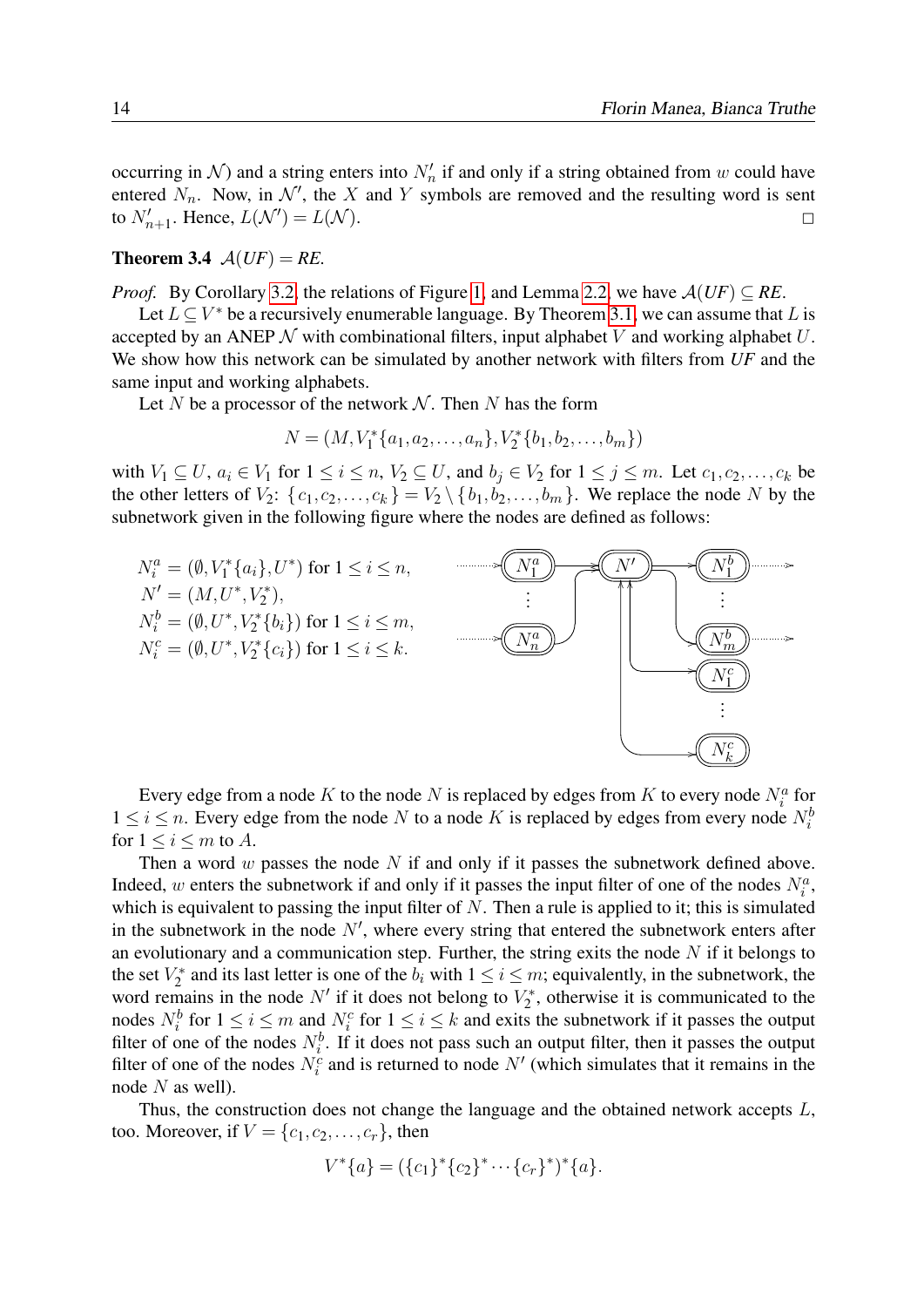Therefore all filters of the constructed network above are union-free. Hence,  $L \in \mathcal{A}(UF)$ . This proves the other inclusion  $RE \subseteq \mathcal{A}(UF)$ .

## 4. Lower Bounds

<span id="page-14-0"></span>In this section, we show that the results presented in the previous section are optimal with respect to the hierarchy depicted in Figure [1.](#page-3-0) We also show a series of proper inclusion results between the classes  $A(X)$  with  $X \in \mathcal{G}$ .

Theorem 4.1 A(*CIRC*) *contains only circular languages.*

*Proof.* Let  $\mathcal{N} = (V, U, N_1, N_2, \dots, N_n, E, N_{n_i}, N_{n_o})$  be an accepting network of evolutionary processors with filters from the class *CIRC*. Let  $w$  be a word over  $V$  and  $w'$  a circular permutation of w. Assume that there exists  $t + 1$  words  $w'_0 = w', w'_1, w'_2, \dots, w'_t$  and  $t + 1$  nodes  $N'_0 = N_{n_i}, N'_1, \ldots, N'_t$ , such that  $w'_i$  was derived from  $w'_{i-1}$  in one evolutionary step, in which a rule  $r_i$  was applied in the node  $N'_{i-1}$  to  $w'_{i-1}$ , and then  $w'_i$  entered  $N'_{i+1}$  for  $1 \le i \le t-1$ . It is rather easy to show, by induction on t, that there exists  $t+1$  words  $w_0 = w, w_1, \ldots, w_t$  such that  $w_i$  is a circular permutation of  $w'_i$  for  $0 \le i \le t$ , and  $w_i$  was derived from  $w_{i-1}$  in one evolutionary step, in which a rule  $r_i$  was applied in the node  $N'_{i-1}$  to  $w_{i-1}$ , and then  $w_i$  entered  $N'_{i+1}$ for  $1 \leq i \leq t$ .

It follows that if w is accepted by  $\mathcal N$  then any circular permutation of w is also accepted by the network. Thus, the language accepted by  $\mathcal N$  is circular.

The following corollary is now immediate.

#### Corollary 4.2 A(*CIRC*) *is a proper subset of RE.*

We can show the following result in a manner very similar to the proof of Theorem [4.1,](#page-14-0) by simply replacing circular permutations with any type of permutations.

Theorem 4.3 <sup>A</sup>(*COMM*) *contains only commutative languages.* <sup>2</sup>

According to the previous theorem, the Lemmas [2.2](#page-5-0) and [2.3,](#page-5-2) and the fact that not all regular circular languages are commutative, the following corollary is immediate.

#### Corollary 4.4 A(*COMM*) *is a proper subset of* A(*CIRC*)*.*

We can also show the following result.

#### Theorem 4.5 A(*NIL*) *is a proper subset of RE.*

*Proof.* Let  $L = \{aw \mid w \in \{a, b\}^*\}$ . We show that L cannot be accepted by a network with filters from *NIL*.

For the sake of a contradiction, assume that there exists an ANEP

<span id="page-14-2"></span><span id="page-14-1"></span>
$$
\mathcal{N} = (V, U, N_1, N_2, \dots, N_n, E, N_{n_i}, N_{n_o})
$$

with filters from *NIL* such that  $L(\mathcal{N}) = L$ .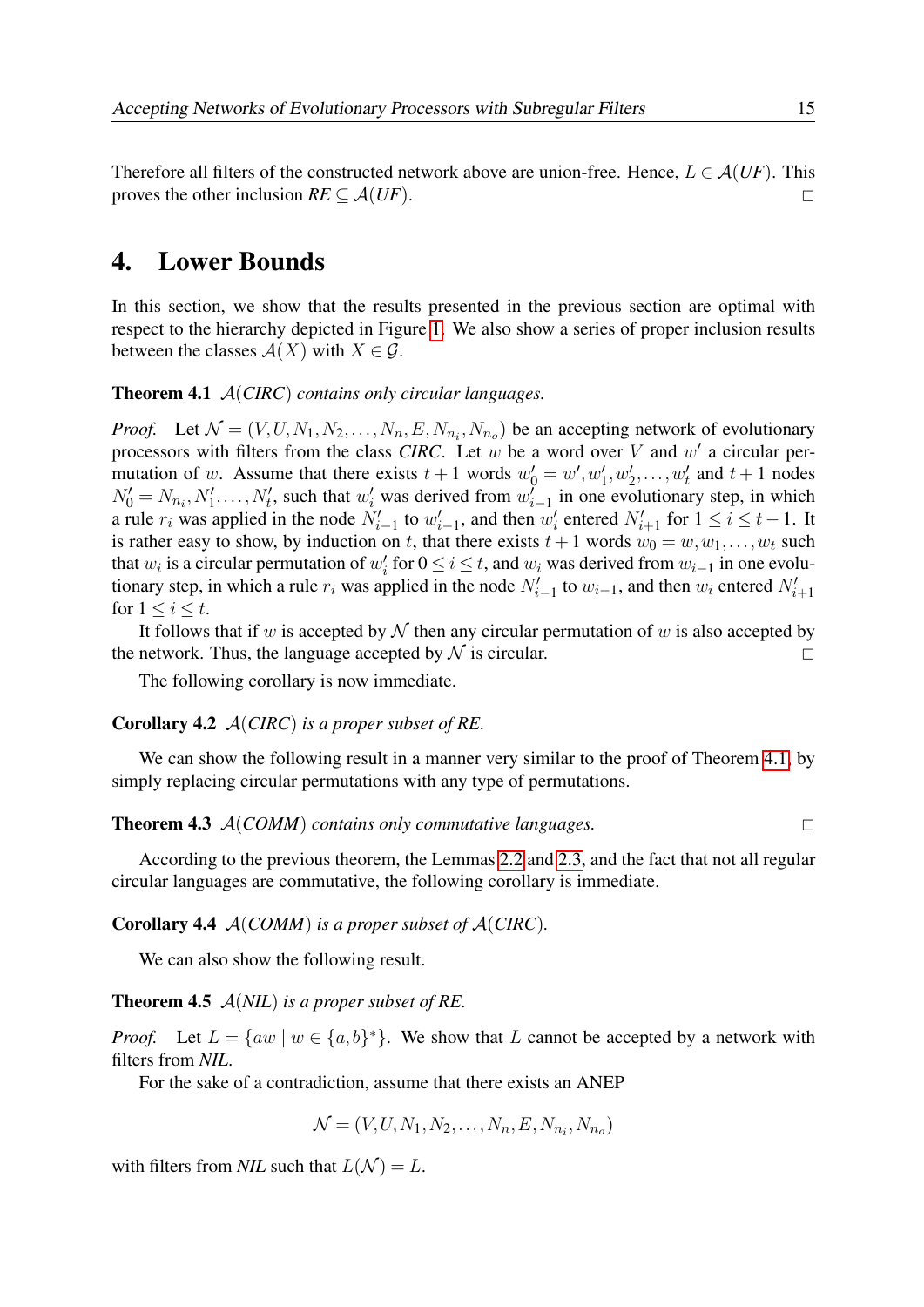Let us assume that none of the filters of N is finite. Let  $N'_0, N'_1, \ldots, N'_t$  with  $N'_0 = N_{n_i}$  and  $N_t' = N_{n_o}$  be the processors on a path from the input node to the output node. Let  $\ell$  be the maximum length of a word  $w$  that does not belong to any of the filters of these nodes. Let  $w$  be the word  $bab^{\ell+t}$ . Clearly, w will be processed in the first node  $N'_0$ , then it can enter  $N'_1$ , where it is further processed and sent to  $N'_2$ , and so on. The word is not blocked by any filter since it will be longer than any of the words that are blocked by these filters. So it reaches the output node and it is accepted, a contradiction.

Consequently, at least one of the nodes of  $N$  has a finite filter. Moreover, by arguments similar to the above, there is no path connecting the input node and the output node that contains only nodes with infinite filters. Let  $\ell_1$  be the maximum length of a word that appears in one of the finite filters of the network's nodes and let  $\ell_2$  be the maximum length of a word that does not belong to an infinite filter of the network's nodes. Let  $\ell = \max(\ell_1, \ell_2)$ . Now consider the word  $ab^{\ell+1}$ . This word belongs to the language L so it also belongs to the language  $L(\mathcal{N})$ ; for each word w', that can be derived from this word by N, denote by  $\#(w')$  the number of the initial  $b$  symbols that are still present in the word to which we add the number of the symbols that are obtained by (iterated) substitutions from the original b symbols. Consider the  $t + 1$ words  $w_0 = w, w_1, w_2, \dots, w_t$  and the  $t + 1$  nodes  $N'_0 = N_{n_i}, N'_1, \dots, N'_t = N_{n_o}$ , such that  $w_i$ was derived from  $w_{i-1}$  in one evolutionary step, in the node  $N'_{i-1}$ , and then  $w_i$  entered  $N_{i+1}$ for  $1 \le i \le t-1$ . Assume that j is minimum such that  $N'_j$  has a finite filter and suppose that  $N'_j$ has the input filter finite. Clearly, there exists a number  $k \leq j$  such that  $\#(w_k) < \#(w_{k+1})$ ; otherwise, the string  $w_j$  contains more than  $\ell$  letters and cannot enter the processor  $N'_j$ . So  $N'_k$ is a deletion node and one of the initial  $b$  symbols of the input word or a symbol obtained from these symbols is deleted there. Assume that the  $p<sup>th</sup>$  initial b or the symbol derived from it is deleted in this node. Let  $w'_i$  the word obtained from  $w_i$  by deleting the symbol derived from the  $p^{\text{th}}$  initial b symbol so far (denoted in the following  $x_i$ ) for  $i \leq k$ . Now it is not hard to see that one can obtain the words  $bw'_0$ ,  $x_1w'_1$  $x_1', x_2w_2'$  $x_2',\ldots,x_kw_k'$  $k'$ ,  $w_{k+1}, \ldots, w_t$  on the same path given by the nodes  $N'_0 = N_{n_i}, N'_1, \ldots, N'_t = N_{n_o}$  and using the same rules. But this means that the word  $bw'_0$  is accepted by  $\hat{N}$ , a contradiction. A similar argument works for the case when  $N'_j$ has the output filter finite.

Thus, we have shown that in all the cases we reach a contradiction and this concludes our proof.  $\Box$ 

By Lemma [2.2](#page-5-0) we can now also derive the following corollary.

#### Corollary 4.6 A(*MON*) *and* A(*FIN*) *are proper subsets of RE.*

Also, since  $A(MON)$  is included in  $A(COMM)$ , by Theorem [4.3,](#page-14-1) it follows that all the languages in  $A(MON)$  are commutative. On the other hand, it is not hard to see that  $A(NIL)$ contains also finite languages that are not commutative. Thus, we obtain the following corollary.

#### Corollary 4.7 A(*MON*) *is a proper subset of* A(*NIL*)*.*

Finally, we show that the computational power of networks with finite filters is weaker than the computational power of networks with nilpotent filters, while networks with monoidal filters are as powerful as networks with commutative filters.

**Theorem 4.8**  $A(FIN)$  *is a proper subset of*  $A(NIL)$ *.*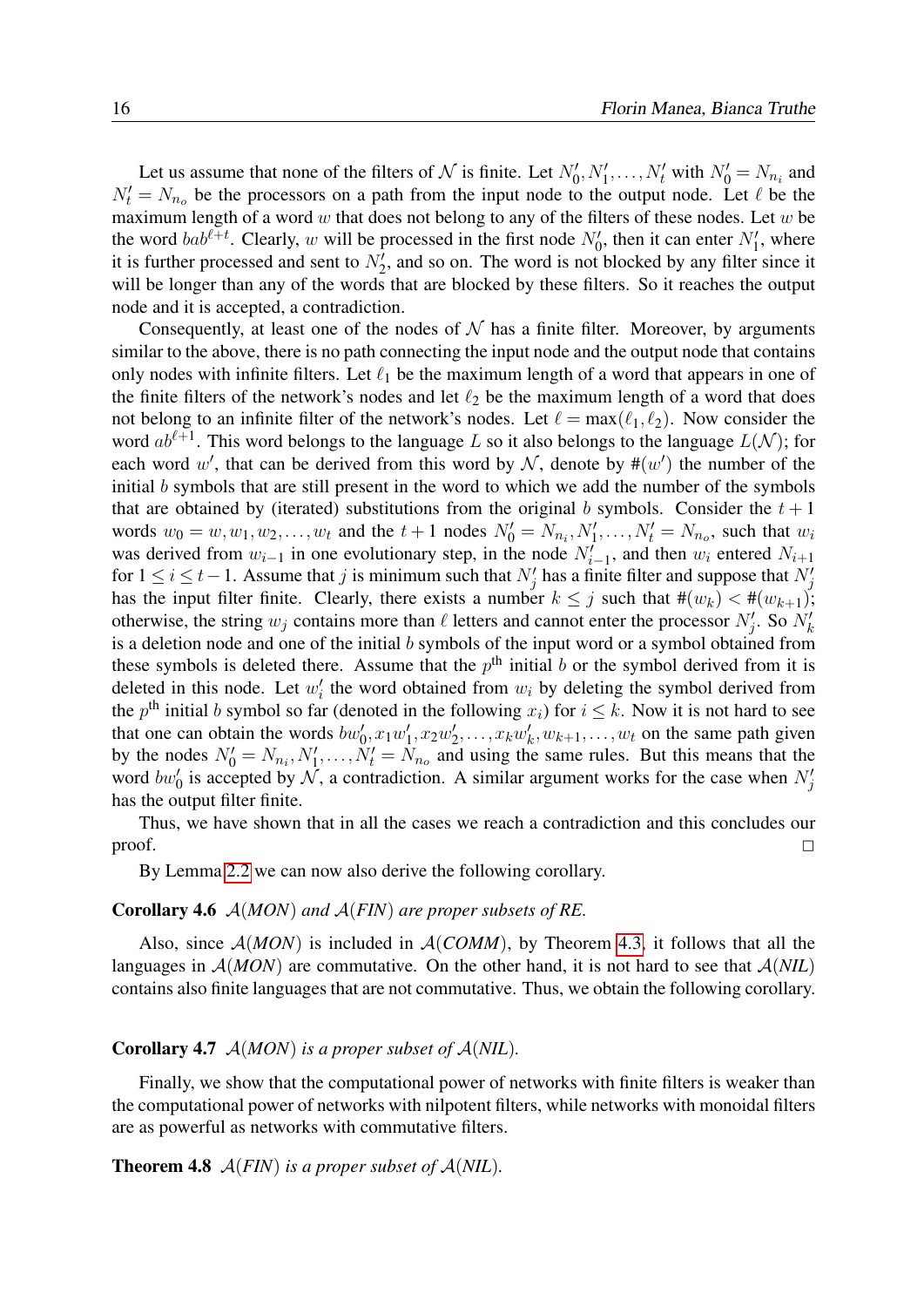*Proof.* The first remark is that the non-regular context-free language

$$
L = \{ w \mid w \in \{a, b\}^*, |w|_a = |w|_b \}
$$

can be accepted by an ANEP with monoidal filters.

Indeed consider the ANEP

$$
\mathcal{N} = (\{a, b\}, \{a, b, X, Y, F\}, N_1, N_2, N_3, E, N_1, N_3)
$$

with  $E = \{(N_1,N_2),(N_2,N_1),(N_2,N_3)\}\$  and the nodes defined as follows:

$$
N_1 = (\{a \to X, Y \to F, b \to F\}, \{X, Y, a, b\}^*, \{X, Y, a, b\}^*),
$$
  
\n
$$
N_2 = (\{b \to Y, X \to F, a \to F\}, \{X, Y, a, b\}^*, \{X, Y, a, b\}^*),
$$
  
\n
$$
N_3 = (\emptyset, \{X, Y\}^*, \emptyset).
$$

The ANEP  $N$  works as follows: In node  $N_1$ , an a symbol becomes X and the word goes to node  $N_2$  where a b symbols becomes Y. The process is iterated until no a and b symbols remain. If this case occurs in node 2 then the string enters the output node and it is accepted (an equal number of a and b symbols was found); otherwise, the obtained words are trapped in node  $N_1$ (when the initial word had more b symbols) or in node  $N_2$  (when the initial word had more a symbols). Thus,  $L(\mathcal{N}) = L$ .

Further we look on the form of the languages accepted by ANEPs with finite filters. Let

$$
\mathcal{N} = (V, U, N_1, N_2, \dots, N_n, E, N_{n_i}, N_{n_o})
$$

be such a network, and denote by  $O_{n_i}$  the output filter of the input node. Denote by  $O'_{n_i}$  the subset  $O_{n_i} \cap L(\mathcal{N})$ . Notice that if  $N_{n_i}$  is a substitution or an insertion node then the accepted language is a finite one: It consists only of the words that can be transformed by the rules of the input node into the words of  $O'_{n_i}$ . If  $N_{n_i}$  is a deletion node then we can easily see that the language accepted by  $\mathcal N$  is  $O'_{n_i}V_1^*$ <sup>7\*</sup>, provided that the rules of  $N_{n_i}$  are  $M_{n_i} = \{ a \rightarrow \lambda \mid a \in V_1 \}$ .

According to the above the class of languages accepted by ANEPs with finite filters is a proper subclass of *REG*. Therefore, L cannot be accepted by such a network.  $\Box$ 

Remark 4.9 The previous proof, combined with the fact that A(*FIN*) contains non-commutative languages, shows that  $A(MON)$  and  $A(FIN)$  are incomparable. Similar arguments show that A(*FIN*) is incomparable with A(*CIRC*). Finally, A(*NIL*) and A(*CIRC*) are also incomparable. Indeed, A(*NIL*) contains languages that are not in A(*CIRC*), according to the above. On the other hand,  $A(CIRC)$  also contains languages that are not in  $A(NIL)$ ; for instance, the language  $L = \{w \mid w \in \{a, b, c\}^*$ , w is a circular permutation of  $(abc)^n$ , for some  $n \in \mathbb{N}\}$  is clearly in A(*CIRC*), but one can show, similarly to the proof of Theorem [4.5,](#page-14-2) that if a network with nilpotent filters accepts L then this network accepts also words starting with cb, a contradiction.

**Theorem 4.10**  $A(MON) = A(COMM)$ .

*Proof.* We already know that  $A(MON) \subseteq A(COMM)$ , so we just have to show the inverse inclusion.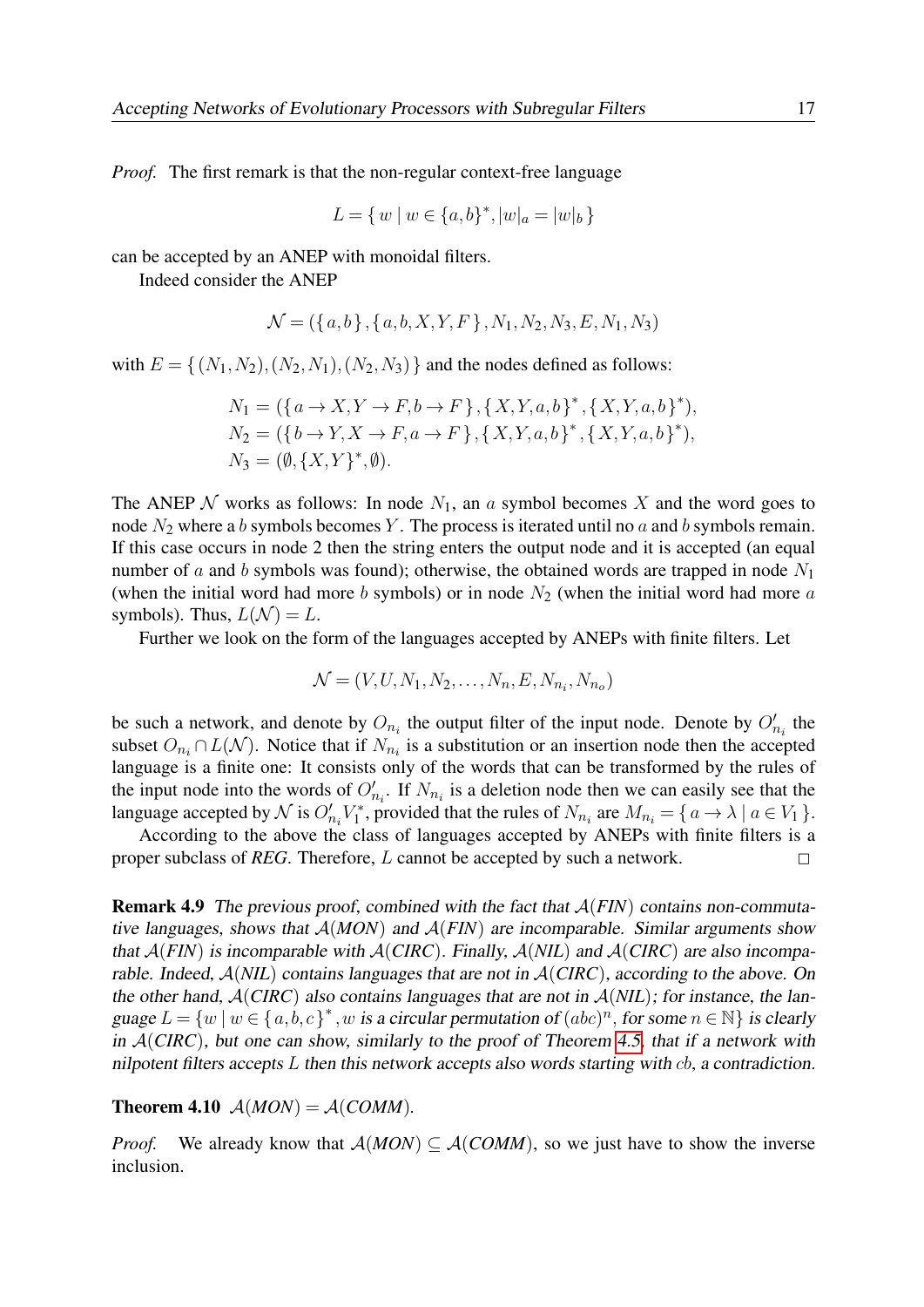For this, let  $L$  be a language which is accepted by a network

$$
\mathcal{N} = (V, U, N_1, N_2, \dots, N_n, E, N_{n_i}, N_{n_o})
$$

with filters from *COMM*. We will construct an ANEP  $\mathcal{N}'$  with monoidal filters that accepts the language L.

First consider a node  $N = (M, I, O)$  of the network N, such that I and O are commutative. We construct a new network by replacing this node with four other nodes:

$$
N_1 = (\emptyset, U^*, I),
$$
  
\n
$$
N_2 = (M, U^*, U^*),
$$
  
\n
$$
N_3 = (\emptyset, U^*, O),
$$
  
\n
$$
N_4 = (\emptyset, U^*, U^* \setminus O).
$$

These nodes are connected by the edges  $(N_1, N_2)$ ,  $(N_2, N_3)$ ,  $(N_2, N_4)$ , and  $(N_4, N_2)$ . Furthermore, whenever we had an edge  $(K, N)$  in N we will have an edge  $(K, N_1)$  in the new network, and whenever we had an edge  $(N, K)$  in N then we will have an edge  $(N_3, K)$  in the new network.

It is not hard to see that the network obtained by replacing  $N$  with the subnetwork we have just described accepts the same language, and still has commutative filters. Moreover, by replacing, one at a time, each node that has commutative filters, according to the procedure above, leads to a new network  $\mathcal{N}'$ . This network has the property that each of its nodes that has commutative filters has no rules, and has a monoid as input filter.

Next we will construct a new network  $\mathcal{N}''$  that accepts the same language and has only monoidal filters. The idea that we implement is the following: we replace each node N of  $\mathcal{N}'$ that has an output filter  $O$  which is not a monoid by a subnetwork that actually tests whether the communicated word is part of O.

For this, assume that  $N = (\emptyset, V_1^*, O)$  is such a node with  $O \notin MON, U' = \{a' \mid a \in U\}$ , and  $\perp$  is a symbol not contained in U. Let  $T = (V, Q, q_0, F, \delta)$  be a deterministic finite automaton that accepts O. For each triple  $t = (q_1, a, q_2)$  with  $a \in V$  and  $q_1, q_2 \in Q$  such that  $\delta(q_1, a) = q_2$ , we construct two nodes:

$$
N_1^t = (\{ a \to a', q_1 \to \bot \}, (U \cup U' \cup \{ q_1 \})^*, (U \cup U' \cup \{ q_1 \})^*),
$$
  
\n
$$
N_2^t = (\{ q_1 \to q_2 \}, (U \cup U' \cup \{ q_1 \})^*, (U \cup U' \cup \{ q_2 \})^*).
$$

Then we also construct the nodes

$$
N_{in} = (\{\lambda \to q_0\}, V_1^*, (U \cup \{q_0\})^*),
$$
  
\n
$$
N_{post} = (\{a' \to a \mid a \in U\}, (U' \cup F)^*, (U \cup F)^*),
$$
  
\n
$$
N_{out} = (\{q_f \to \lambda \mid q_f \in F\}, (U \cup F)^*, U^*).
$$

If we have an edge  $(K, N)$  in the network  $\mathcal{N}'$ , we will now have the edge  $(K, N_{in})$ , and if we have an edge  $(N, K)$  in  $\mathcal{N}'$ , then we will now have the edge  $(N_{out}, K)$ . Also we have the following edges:

 $-(N_{in}, N_1^t)$  where t is a triple  $(q_0, a, q)$  for some  $a \in V$  and  $q \in Q$  such that  $\delta(q_0, a) = q$ ;

 $-(N_1^t, N_2^t)$  for each triple  $t = (q_1, a, q_2)$  with  $a \in V$  and  $q_1, q_2 \in Q$  such that  $\delta(q_1, a) = q_2$ ;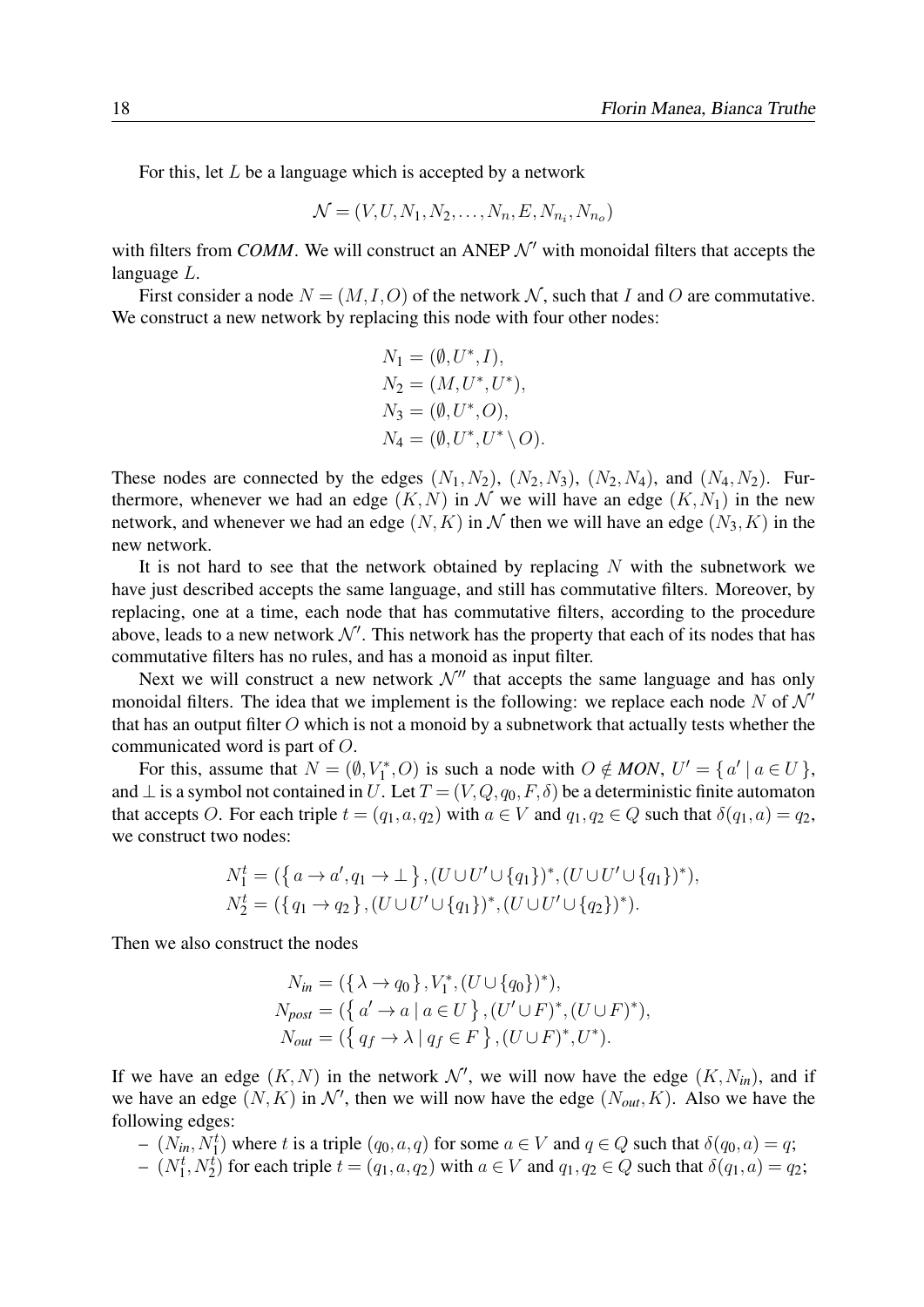$(N_2^t, N_1^r)$  for all the triples  $t = (q_1, a, q_2)$  and  $r = (q_2, b, q_3)$  with  $a, b \in V$  and  $q_1, q_2, q_3 \in Q$ such that  $\delta(q_1, a) = q_2$  and  $\delta(q_2, b) = q_3$ ;

- $-(N_3^t, N_{post})$  for all the triples  $t = (q_1, a, q_f)$  with  $a \in V$ ,  $q_1 \in Q$  and  $q_f \in F$  such that  $\delta(q_1, a) = q_f;$
- $-$  ( $N_{\text{post}}$ ,  $N_{\text{out}}$ ).

We can now show that each time a word  $w$  passes the node  $N$  then it also passes the subnetwork defined above. The key idea is that we will not check if  $w \in O$ , but if a nondeterministically chosen permutation of  $w$  is in  $O$ . First, assume that  $w$  enters  $N$  and, consequently, it also enters  $N_{in}$ . Now, in the subnetwork, the symbol  $q_0$  is appended to the word, and it is sent to a subnetwork associated with a triple  $(q_0, a, q_1)$  defined as above. In  $N_1^t$ , an a symbol becomes  $a'$ , meaning that it was read by the automaton accepting  $O$ ; if no a exists in the word,  $q_0$  becomes  $\perp$  and the word is trapped in the node. Next the word goes to  $N_2^t$  where  $q_0$ becomes  $q_1$ . Then the word is sent to  $N_1^r$  where  $r = (q_1, b, q_2)$  and the process described above is iterated. This continues until the symbol representing the state of the automaton represents a final state and the rest of the symbols are from  $U'$ ; that is, the whole word was read and the automaton reached a final state or a permutation of  $w$  is in  $O$ . In this case, the word goes to N*post* where the markings of the symbols are removed and then it is sent to N*out* where the state-symbol is removed. Finally, the string exists the subnetwork exactly as it exits the node N.

Note that the filters of the above subnetwork ensure that at every moment we have at most one state-symbol, and no other derivations, than the one we discussed, can occur.

Clearly, the network obtained by replacing  $N$  with the associated subnetwork accepts the same language and has only monoidal filters. Moreover, if we replace each node that has commutative filters according to the procedure above, we obtain a new network  $\mathcal{N}''$  that accepts L and has only monoidal filters. This concludes our proof.  $\Box$ 

### 5. Conclusions

The results we have obtained can be seen in Figure [2.](#page-18-0) A solid arrow from  $X$  to  $Y$  denotes  $X \subset Y$  (X is a proper subset of Y); if two classes are not connected by a directed path then they are incomparable.



Figure 2: Hierarchy of the language classes accepted by ANEPs with subregular filters

<span id="page-18-0"></span>It remains to be studied how the different types of ANEPs can be used to accept languages that are important in practice (for instance, different subclasses of the Chomsky hierarchy). Also, it seems interesting to us to define computational complexity measures for these networks as it was defined in the case of ANEPs with left/right operations and random-context filters